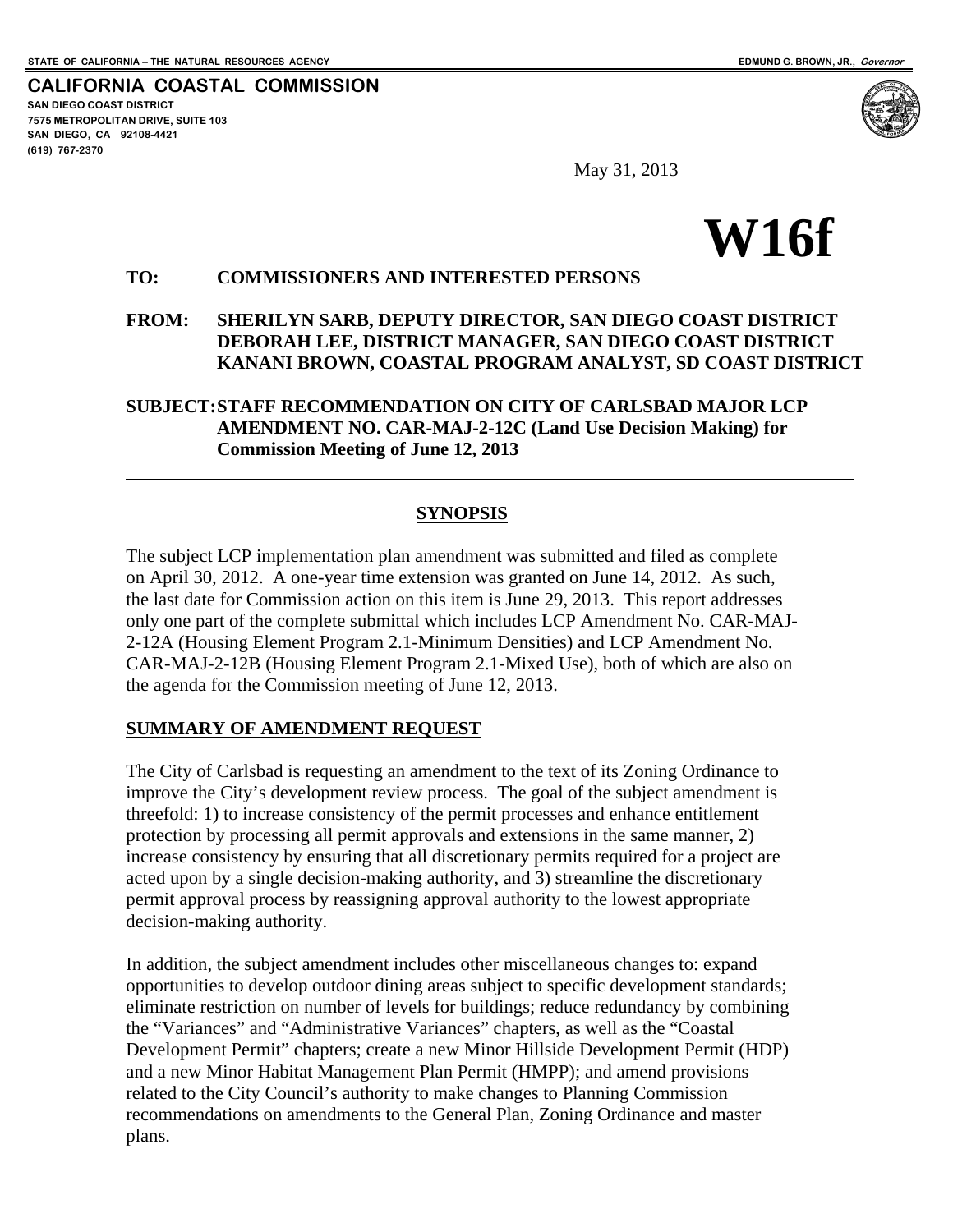With regard to the proposed LCP amendment, the Zoning Ordinance is the LCP implementing ordinance; therefore, an LCP amendment is necessary. The proposed amendment consists of text changes to the Zoning Ordinance only; no portion of the LCP land use plan documents are proposed to be amended. The proposed revisions will apply citywide, as well as affect development in all segments of the City's LCP.

As part of the original submittal, the City proposed modifications to the City's Floodplain Management Regulations (Chapter 21.110), in response to the California Department of Water Resources' (DWR) "Model Ordinance and Guidelines" for coastal communities. To be consistent with and to continue to qualify for FEMA's National Flood Insurance Program requirements, the City had incorporated DWR's recommendations. The modifications included new definitions, designation of the City Engineer as the Floodplain Administrator, and making the City's requirements for manufactured homes and recreational vehicles in the floodplain consistent with the State's regulations. However, due to concerns related to the inclusion of sea level rise policies, and in consultation with Commission staff, the City has withdrawn the Floodplain Management Regulations modifications from the subject amendment request. The City plans to resubmit modifications to the Floodplain Management Regulations chapter as a separate LCP amendment.

### **SUMMARY OF STAFF RECOMMENDATION**

The Commission can only reject Implementation Plan amendments where it can be shown that the amendment would be inconsistent with the certified Land Use Plan (LUP) and/or render the Implementation Program (IP) inadequate to carry out the LUP. Based on the subject analysis, the proposed revisions to the City's Zoning Ordinance provisions pertinent to land use decision making conform with and are adequate to carry out the certified land use plans for the City's various segments.

As discussed in the Amendment Summary above, the proposed changes are primarily procedural in nature and would streamline the City's Zoning Ordinance by reducing redundancy and ambiguity, eliminating unnecessary steps, clarifying permitting requirements, providing greater flexibility, and increasing efficiency for both the City and its applicants. The subject amendment request will not significantly modify or revise existing development standards.

Staff is therefore recommending that the amendment be approved as submitted by the City. The appropriate resolution and motion may be found on Page 5. The findings for approval of the Implementation Plan Amendment as submitted may be found on Page 5.

### **BACKGROUND**

There are six geographic segments in the City's LCP. The City's LCP has a unique history in that special legislation directed the Commission to draft the initial LCP. One segment, the Village Redevelopment Area LCP, was certified in 1988 and the City has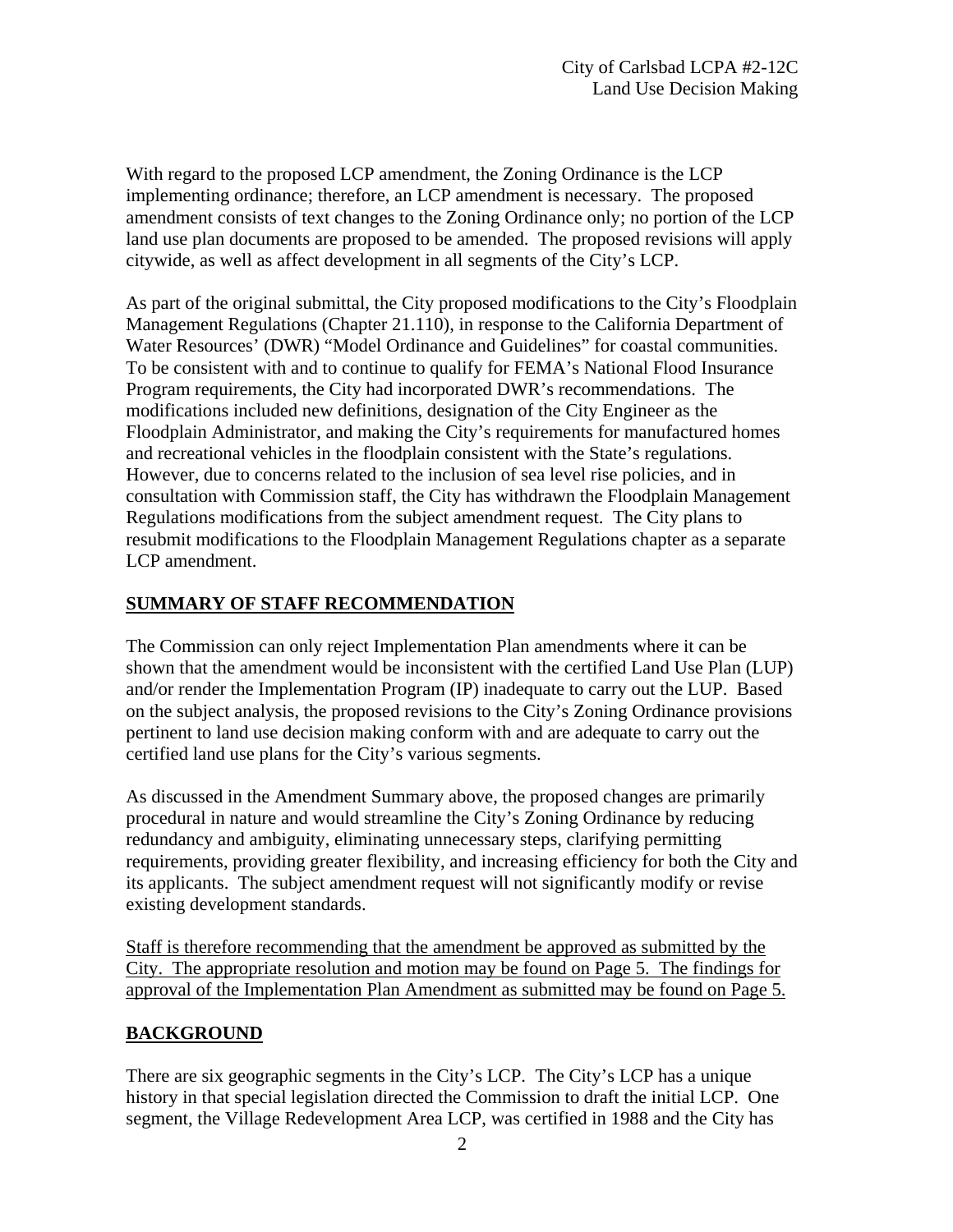been issuing coastal development permits there since that time. On October 21, 1977, the City assumed permit jurisdiction and has been issuing coastal development permits for all of the remaining segments, except Agua Hedionda. The Agua Hedionda Lagoon LCP segment is a deferred certification area until an implementation plan for that segment is certified. This amendment again affects only the certified Implementation Plan but is a citywide amendment in scope.

### **ADDITIONAL INFORMATION**

l

Further information on the City of Carlsbad LCP Amendment No. CAR-MAJ-2-12C may be obtained from Kanani Brown, Coastal Program Analyst II, at (619) 767-2370.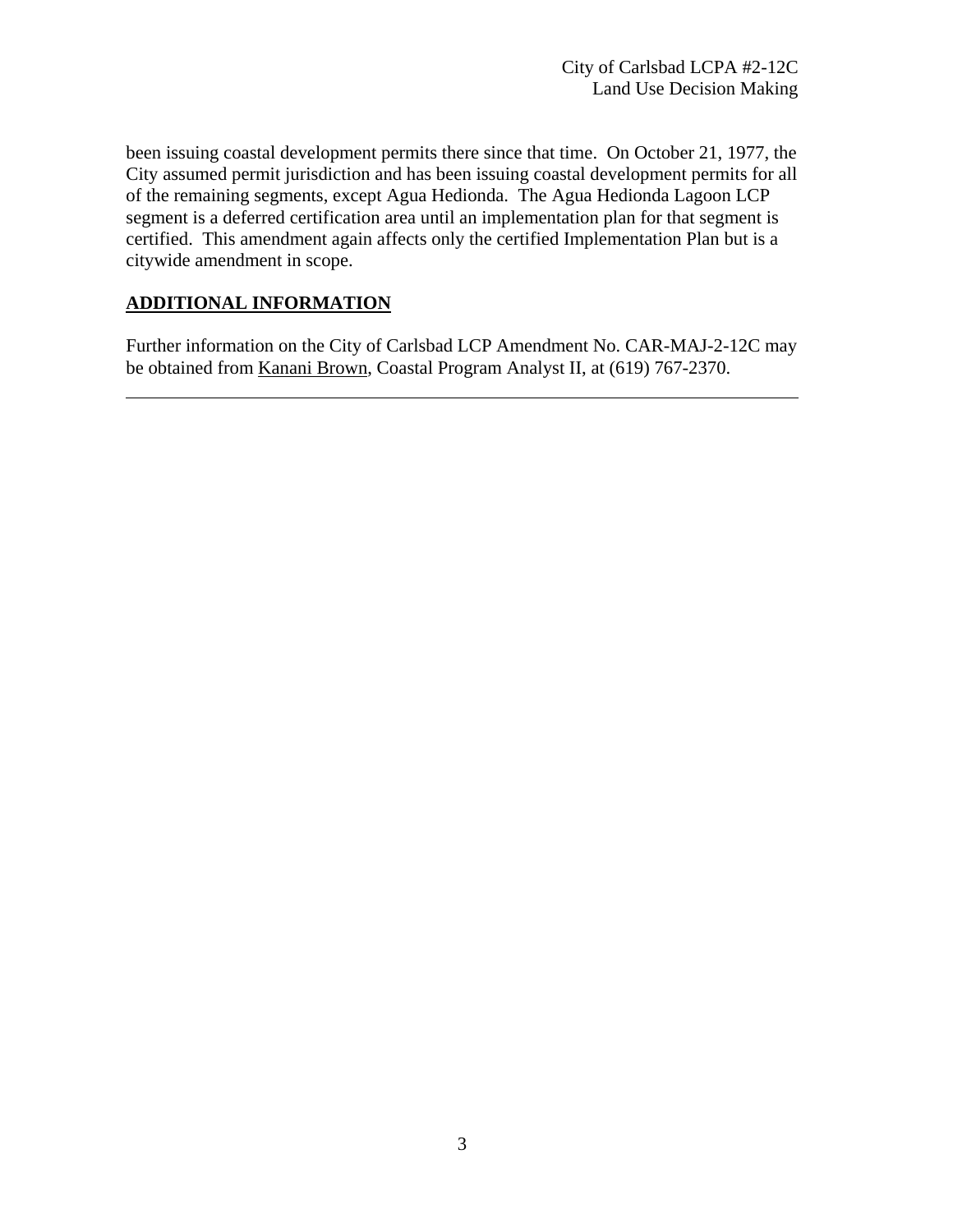## **PART I. OVERVIEW**

## **A. LCP HISTORY**

The City of Carlsbad's certified LCP contains six geographic segments as follows: Agua Hedionda, Mello I, Mello II, West Batiquitos Lagoon/Sammis Properties, East Batiquitos Lagoon/Hunt Properties, and Village Redevelopment. Pursuant to Sections 30170(f) and 30171 of the Public Resources Code, the Coastal Commission prepared and approved two portions of the LCP, the Mello I and II segments in 1980 and 1981, respectively. The West Batiquitos Lagoon/Sammis Properties segment was certified in 1988. The Village Redevelopment Area LCP was certified in 1988; the City has been issuing coastal development permits there since that time. On October 21, 1977, the City assumed permit jurisdiction and has been issuing coastal development permits for all segments except Agua Hedionda. The Agua Hedionda Lagoon LCP segment is a deferred certification area until an implementation plan for that segment is certified. This amendment modifies the City's Implementation Plan (IP) only).

## **B. STANDARD OF REVIEW**

Pursuant to Section 30513 of the Coastal Act, the Commission may only reject zoning ordinances or other implementing actions, as well as their amendments, on the grounds that they do not conform with, or are inadequate to carry out, the provisions of the certified land use plan. The Commission shall take action by a majority vote of the Commissioners present.

# **C. PUBLIC PARTICIPATION**

Section 30503 of the Coastal Act requires local governments to provide the public with maximum opportunities to participate in the development of the LCP amendment prior to its submittal to the Commission for review. The City has held Planning Commission and City Council meetings with regard to the subject amendment request. All of those local hearings were duly noticed to the public. Notice of the subject amendment has been distributed to all known interested parties.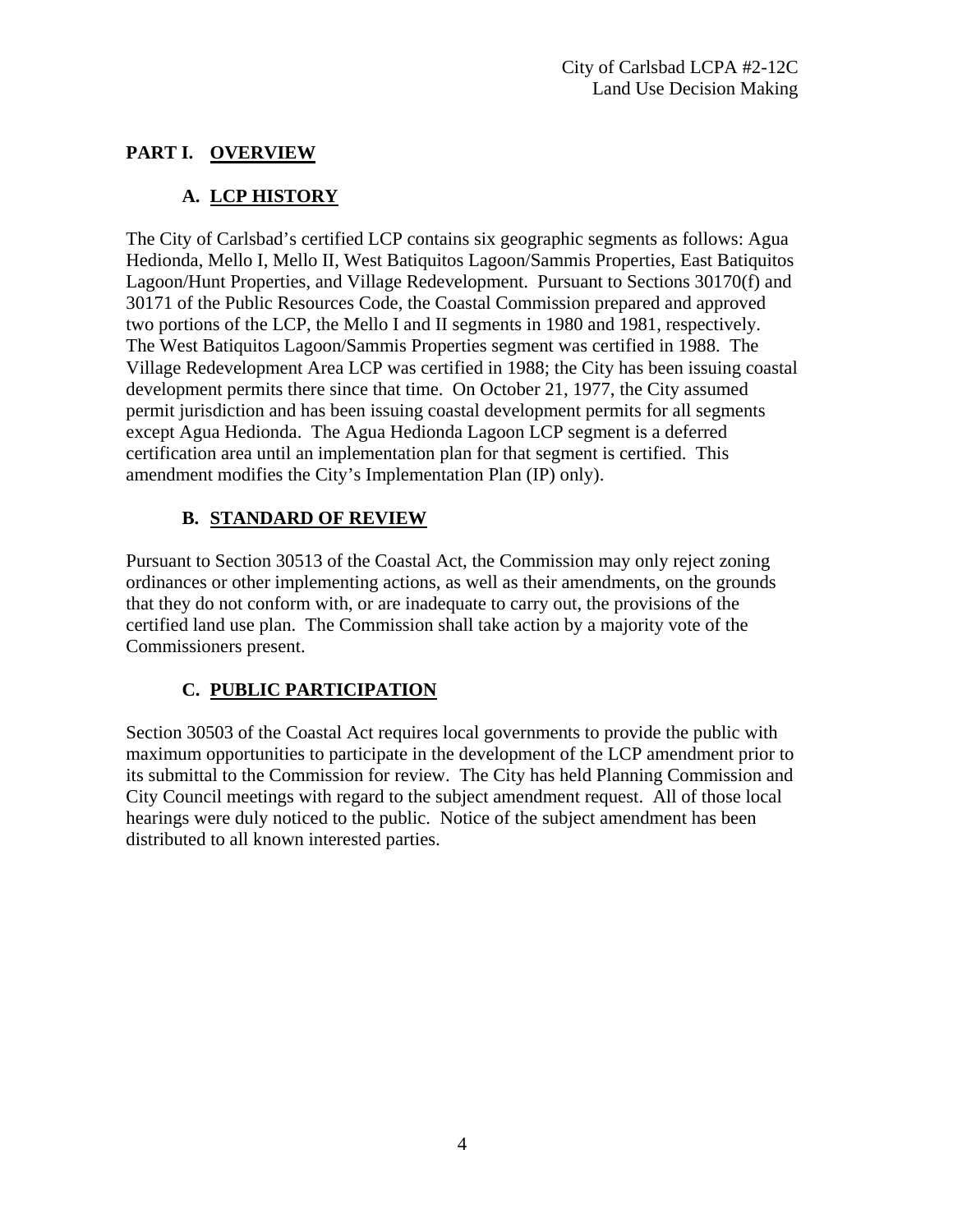### **PART II. LOCAL COASTAL PROGRAM SUBMITTAL - RESOLUTION**

Following a public hearing, staff recommends the Commission adopt the following resolution and findings. The appropriate motion to introduce the resolution and a staff recommendation are provided just prior to the resolution.

### **I. MOTION:** *I move that the Commission reject the Implementation Program Amendment No. 2-12C for the City of Carlsbad LCP as submitted.*

### **STAFF RECOMMENDATION OF CERTIFICATION AS SUBMITTED:**

Staff recommends a **NO** vote. Failure of this motion will result in certification of the Implementation Program Amendment as submitted and the adoption of the following resolution and findings. The motion passes only by an affirmative vote of a majority of the Commissioners present.

### **RESOLUTION TO CERTIFY IMPLEMENTATION PROGRAM AMENDMENT AS SUBMITTED:**

The Commission hereby certifies the Implementation Program Amendment for the City of Carlsbad certified LCP as submitted and adopts the findings set forth below on grounds that the Implementation Program Amendment conforms with, and is adequate to carry out, the provisions of the certified Land Use Plans, and certification of the Implementation Program Amendment will meet the requirements of the California Environmental Quality Act, because either 1) feasible mitigation measures and/or alternatives have been incorporated to substantially lessen any significant adverse effects of the Implementation Program Amendment on the environment, or 2) there are no further feasible alternatives or mitigation measures that would substantially lessen any significant adverse impacts on the environment that will result from certification of the Implementation Program.

### **PART III. FINDINGS FOR APPROVAL OF THE CITY OF CARLSBAD IMPLEMENTATION PLAN AMENDMENT, AS SUBMITTED**

### **A. AMENDMENT DESCRIPTION**

This request involves a city-initiated LCP amendment to the City's Zoning Ordinance (Municipal Code), which is certified as part of its LCP implementation plan. No changes to land use or the certified LCP land use plans are proposed herein.

The primary purpose of the proposed amendment is to improve the City's development review process, by implementing initiatives identified by the City's Development Review Process (DRP) Working Group. The purpose of this group was to identify ways to improve the efficiency of and user experience with the development review process. To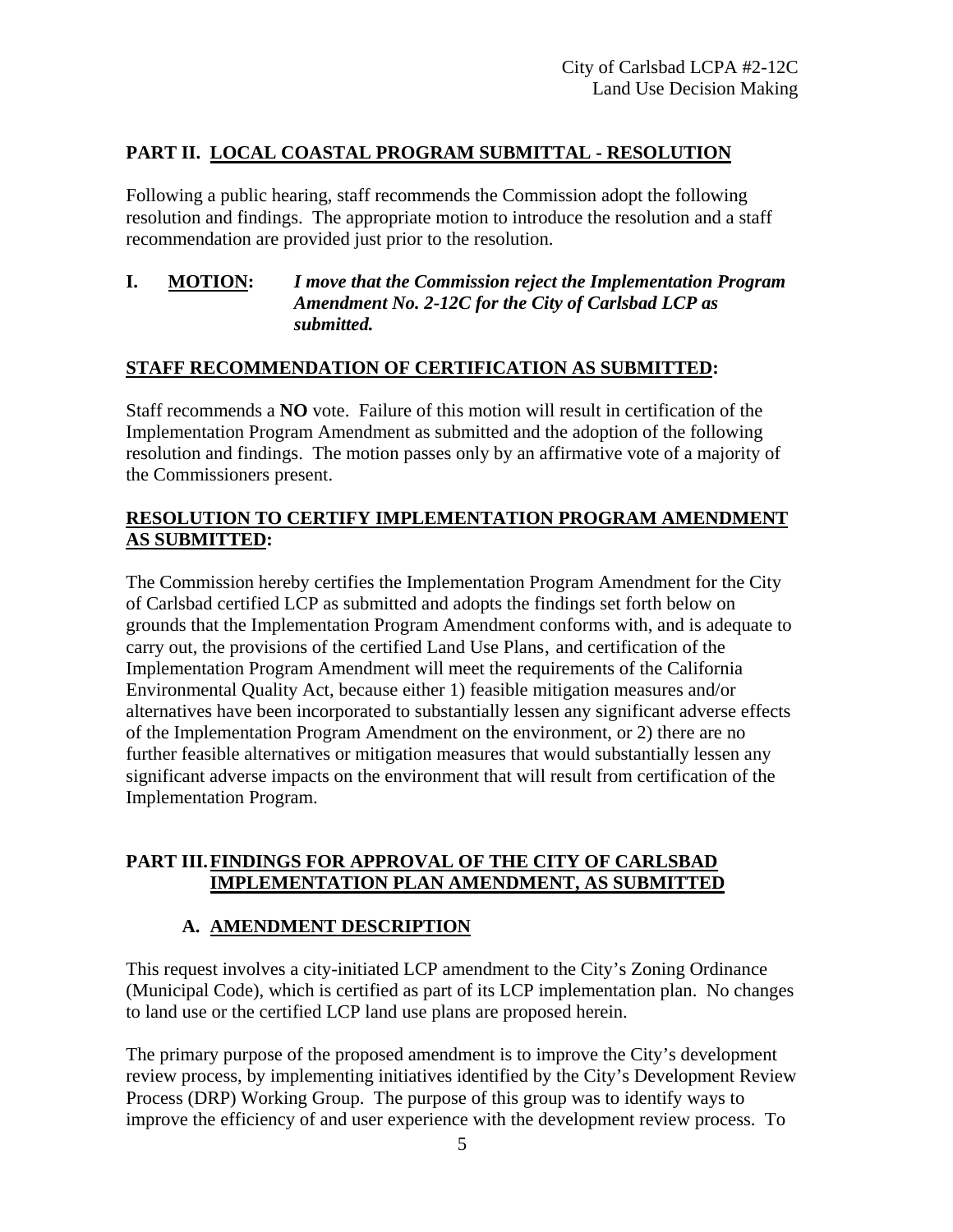achieve this purpose, the group considered approaches such as reducing redundancy and ambiguity, eliminating unnecessary steps, decreasing city and applicant costs, and decreasing processing times. As directed by City Council, the proposed amendment to the Zoning Ordinance implements two of the nine initiatives identified in the DRP Working Group's Summary Recommendations Report. Some of these initiatives contained multiple elements.

In addition, the subject amendment includes other miscellaneous changes to: expand opportunities to develop outdoor dining areas subject to specific development standards; eliminate restriction on number of levels for buildings; reduce redundancy by combining the "Variances" and "Administrative Variances" chapters, as well as the Coastal Development Permit chapters; create a new Minor Hillside Development Permit (HDP) and a new Minor Habitat Management Plan Permit (HMPP); and amend provisions related to the City Council's authority to make changes to Planning Commission recommendations on amendments to the General Plan, Zoning Ordinance and master plans. These miscellaneous changes are discussed in greater detail below.

## **B. FINDINGS FOR APPROVAL**

The standard of review for LCP implementation submittals or amendments is their consistency with and ability to carry out the provisions of the certified LUP.

### **a) Purpose and Intent of the Ordinance.**

The primary purpose of this proposed Zoning Ordinance amendment is to improve the City's development review process by implementing the following initiatives identified by the City's Development Review Process (DRP) Working Group:

- Initiative 1: Increase consistency of the permit processes and enhance entitlement protection by processing all permit approvals and extensions in the same manner.
- Initiative 4: Increase consistency by ensuring that all discretionary permits required for a project are acted upon by a single decision-making authority.
- Initiative 4: Streamline the discretionary permit approval process by reassigning approval authority to the lowest appropriate decisionmaking authority.

In addition to the DRP Working Group initiatives, the Zoning Ordinance amendments provide more flexibility, reduce redundancy, clarify requirements and update the code for consistency with state regulations.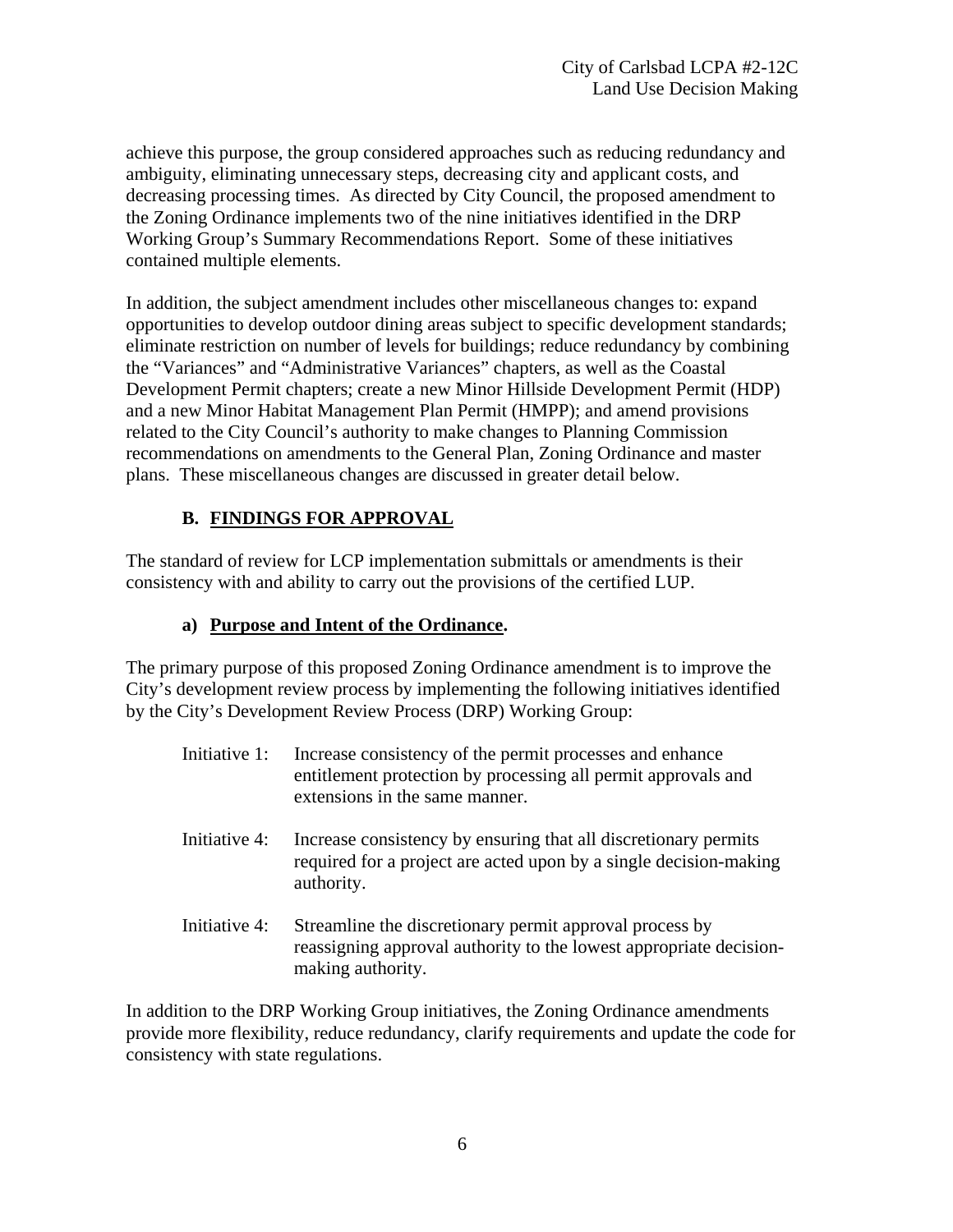### **b) Major Provisions of the Ordinance.**

To provide for Initiative 1, or "increased consistency of the development permit process and enhanced entitlement protection by processing all development permit approvals and extensions in the same manner," the subject amendment would require the noticing of administrative permits, noticing of public hearings, initial approval periods, time extensions, amendments, and announcement of decisions to be consistent for all development permit processes.

To provide for Initiative 4, or increased consistency by "ensuring that all discretionary permits required for a project are acted upon by a single decision-making authority," the subject amendment would include the addition of a new section (21.54.040) to the Zoning Ordinance that specifies when multiple permits are processed concurrently for a proposed project, all permits will be acted upon by a single decision-making authority. This single decision-maker will be the highest decision-making authority of all concurrently processed permits.

To provide for another component of Initiative 4, to "streamline the discretionary permit approval process by reassigning approval authority to the lowest appropriate decisionmaking authority," the subject amendment would change the decision-making authority for several of the permits required by the Zoning Ordinance. City staff analyzed the existing decision-making authority and downgraded the decision-maker, where appropriate. For example, in the Office (O) Zone and Local Shopping Center (C-L), for development proposals to increase building height in excess of 35 feet (up to the 45 ft. maximum), the current decision-maker is the City Council through a Site Development Plan; however, the decision-maker is proposed to be changed to the City Planner through a Minor Site Development Plan. For a summary of the proposed changes to decisionmaking authority, refer to Exhibit 1.

In order to provide greater flexibility in the ability to establish outdoor dining facilities, the outdoor dining regulations are proposed to be modified to: eliminate the administrative permit requirement; clarify existing standards regarding parking and vehicle/pedestrian safety; and allow outdoor dining for all food-serving, beverage-serving and dining establishments. Currently, outdoor dining is only permitted for restaurants and delis that have indoor seating which excludes outdoor dining for other food and beverage serving establishments that may not have indoor seating.

To provide more flexibility for building heights in the industrial, commercial, and office zones, the City proposes to no longer limit buildings to three levels; however, the maximum building height requirements would remain the same. Existing building height standards limit building height to 35 feet with provisions for additional building height, subject to discretionary approval. Current building height standards allow for buildings to exceed 35 feet up to a maximum of 45 feet, subject to specified criteria and City Planner approval (not proposed to be changed). As shown in Exhibit 1, the subject amendment includes changing the decision-maker for development proposals that would increase overall building heights above 45 feet from the City Council to the Planning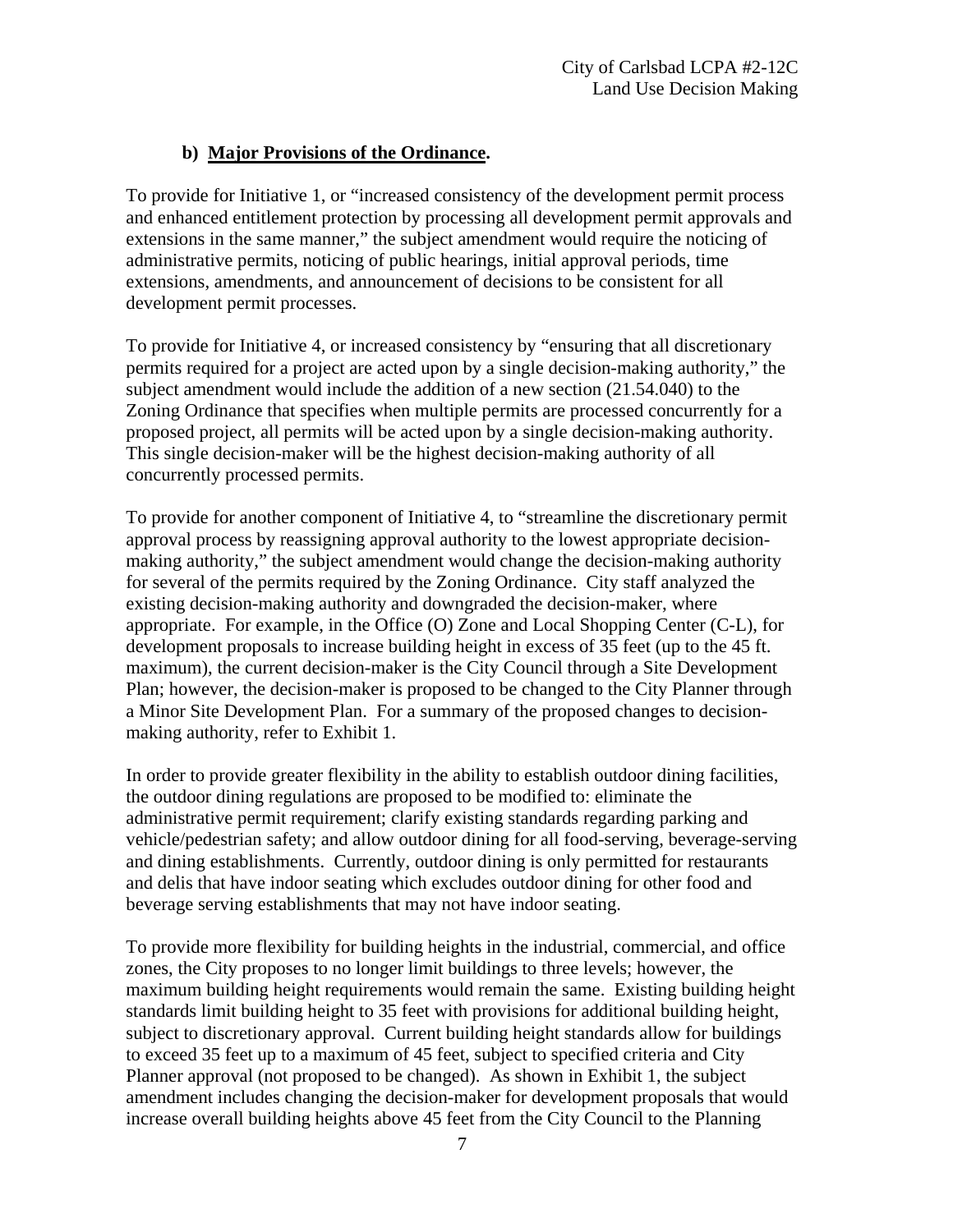Commission. Again, the actual standards remain the same, but the decision-maker may change for certain actions.

As currently certified, there are two separate chapters that detail the requirements for variances (Chapter 21.50) and administrative variances (Chapter 21.51); however, the majority of the requirements are the same in both chapters, with the exception of what may qualify for a variance versus an administrative variance and the process for issuing variances versus administrative variances. To reduce redundancy and increase ease of use of the code, the City proposes to combine all variance requirements in one chapter.

Additionally, currently, there are two chapters that specify the requirements for processing and issuing coastal development permits (CDPs) – one chapter for the Village Review V-R zone (Chapter 21.81) and one chapter for all other areas of the coastal zone where the city has the authority to issue CDPs (Chapter 21.201). The reason there are currently two CDP chapters is because the Housing and Neighborhood Services Director has the authority to issue minor CDPs in the V-R zone and the City Planner has the authority to issue minor CDPs in other segments of the coastal zone. However, as a result of the expiration of the Village Redevelopment area and as part of the recent city reorganization, the Housing and Neighborhood Services Director will no longer issue CDPs in the V-R zone – as indicated in Exhibit 1, this administrative permit authority (including approval of minor coastal development permits) is proposed to be transferred to the City Planner. Minor CDPs still require public noticing, including to the Coastal Commission, and an administrative hearing, if requested. In addition, for minor CDPs issued within any appeals area, all of the Coastal Act provisions for process and noticing are incorporated.

As currently certified, the Zoning Ordinance requires Hillside Development Permits (HDPs) and Habitat Management Plan Permits (HMPPs) to be acted on by the decisionmaker authorized to approve other permits associated with a project, whether it be a building permit, subdivision map, or site development plan. For those projects that only require administrative or nondiscretionary actions, the intent is that the City Planner would be the appropriate decision-maker to issue HDPs and HMPPs. However, this intent is not clearly outlined in the Zoning Ordinance, which has led to confusion regarding its implementation. Therefore, the subject amendment includes the establishment of a specific administrative permit process for both HDPs (minor HDPs) and HMPPs (minor HMPPs). The new minor HDP and minor HMPP process allows the City Planner the authority to issue them; however, if the associated project requires any approval from the Planning Commission or City Council, then the Commission or Council would have the authority to approve the associated HDP or HMPP.

Finally, the City proposes to modify the Zoning Ordinance such that the City Council has the discretion, but is not required to, refer modifications to the Planning Commission's recommendations on amendments to the General Plan, Zoning Ordinance and master plans back to the Planning Commission. Pursuant to the California Government Code, the Zoning Ordinance currently specifies that the Planning Commission shall make a recommendation to the City Council for amendments to the General Plan, Zoning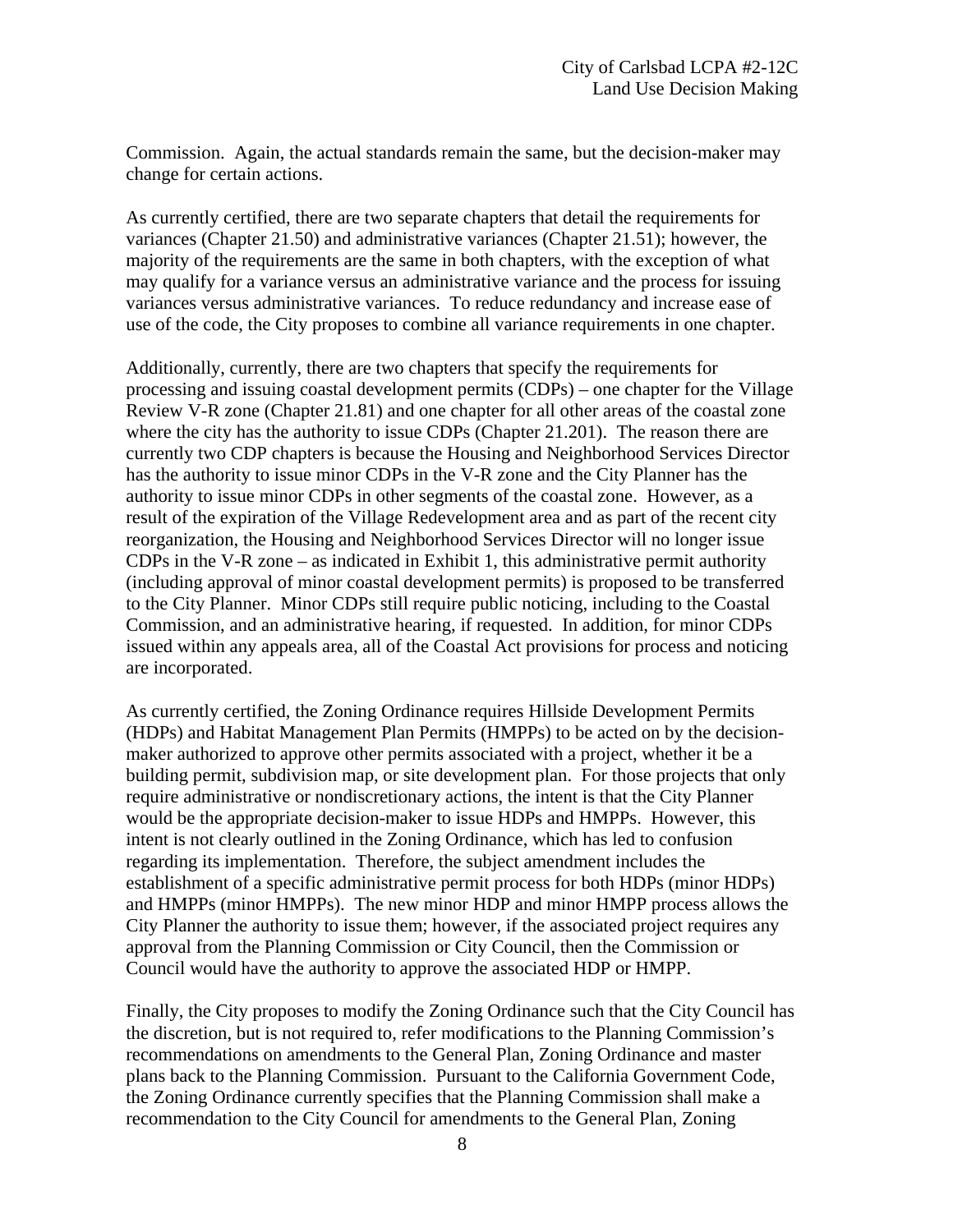Ordinance, and master plans; if, after considering the Planning Commission's, recommendation, the Council makes a substantial modification not previously considered by the Planning Commission, the modification shall be referred back to the Planning Commission for its recommendation; and then the Planning Commission must report back to the City Council with 45 days. This requirement was established prior to the City becoming a charter city in 2008; and is no longer a requirement.

### **c) Adequacy of the Ordinance to Implement the Certified LUP Segments.**

As previously noted, the standard of review for LCP implementation submittals or amendments is their consistency with and ability to carry out the provisions of the certified LUP. As discussed in the "Major Provisions of the Ordinance" section above, the proposed changes are primarily procedural in nature and would streamline the City's Zoning Ordinance by reducing redundancy and ambiguity, eliminating unnecessary steps, clarifying permitting requirements, providing greater flexibility, and increasing efficiency for both the City and its applicants (including anticipated processing times and associated filing fees). The subject amendment request would still require public noticing (including to the Commission), an administrative hearing if requested, and be subject to approval based on existing development standards. Therefore, the proposed amendment would not significantly impact existing development standards and conforms with, and is adequate to carry out, the policies of the certified LUP.

The City's LCP includes six different segments, including the Agua Hedionda Lagoon segment which remains uncertified. For the other five effectively certified segments, there are a number of LCP provisions that promote visitor-serving uses and that protect visual access to and along the Carlsbad coastline. Within the Mello II segment, which comprises the majority of the City's coastal zone, the following LUP policies would be most pertinent:

### **POLICY 6-5 NEED FOR 200 ADDITIONAL HOTEL-MOTEL ROOMS, AND VISITOR-SERVING USES**

Approximately 40 acres of additional visitor-serving (hotel-motel and restaurant) uses should be established. Assuming a density of approximately ten hotel-motel rooms per acre, the estimated need of 200 additional rooms can be achieved. Restaurants and other visitor-serving facilities also need to be provided. Suggested locations are the intersections of I-5 with Palomar Airport Road and/or Poinsettia Lane. Not all of this demand needs to be met with land immediately within the coastal zone.

### **POLICY 7-13 VISUAL ACCESS**

Visual access over more than 80% of the Carlsbad coastline is unobstructed because of public ownership. No future public improvements which would obstruct this visual access shall be permitted.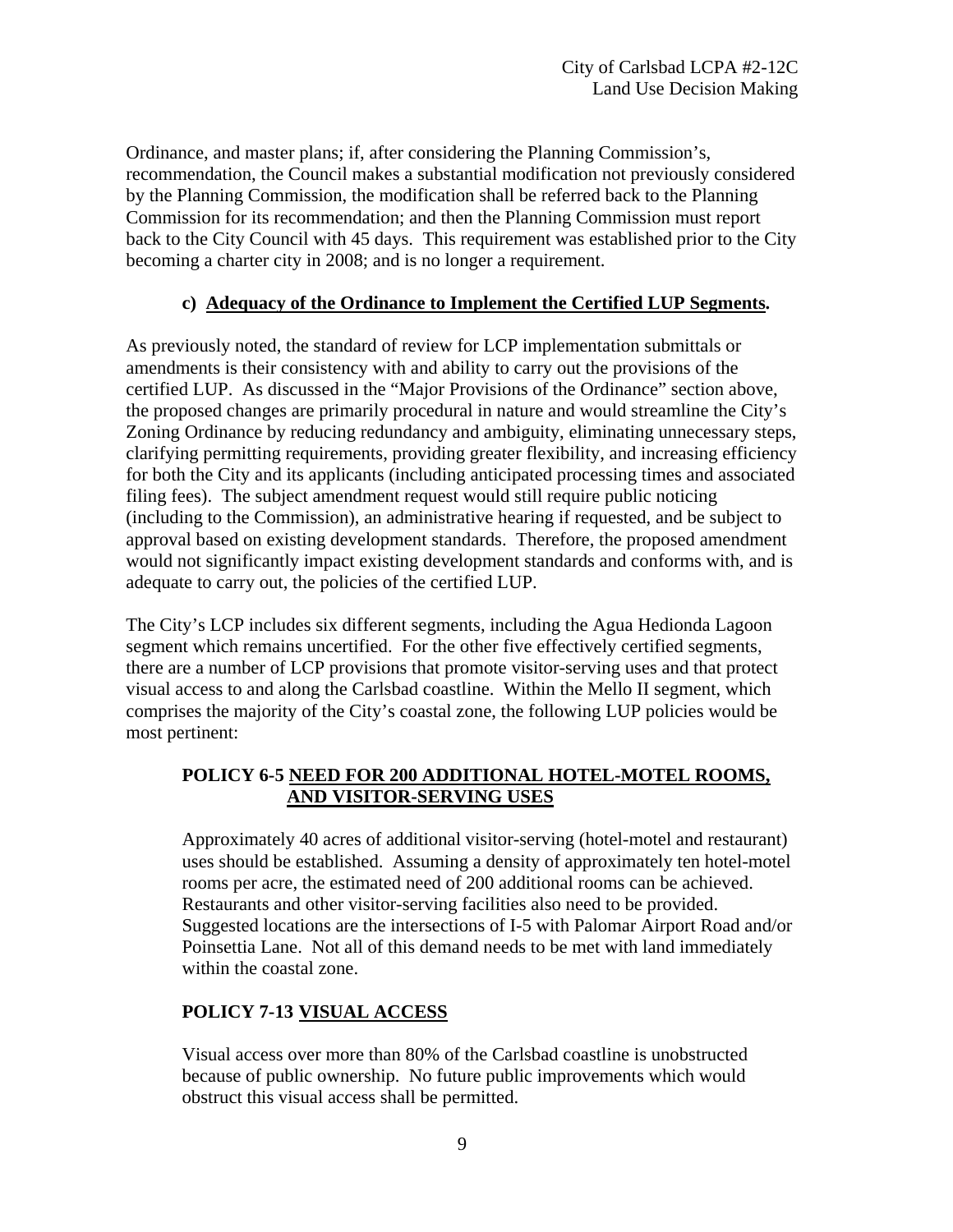### **POLICY 8-1 SITE DEVEOPMENT REVIEW**

 The Scenic Preservation Overlay Zone should be applied where necessary throughout the Carlsbad coastal zone to assure the maintenance of existing views and panoramas. Sites considered for development should undergo individual review to determine if the proposed development will obstruct views or otherwise damage the visual beauty of the area. The Planning Commission should enforce appropriate height limitations and see-through construction, as well as minimize any alterations to topography.

In addition, policies within the Scenic Preservation Overlay Zone within the Zoning Ordinance afford special protection of views within the coastal zone:

### **Section 21.40.135 SCENIC PRESERVATION OVERLAY ZONE**

Within the coastal zone, existing public views and panorama shall be maintained. Through the individualized review process, sites considered for development shall be conditioned so as to not obstruct or otherwise damage the visual beauty of the coastal zone. In addition to the above, height limitations and see-through construction techniques should be employed. Shoreline development shall be built in clusters to leave open areas around them to permit more frequent views of the shoreline. Vista points shall be incorporated as a part of larger projects. The unique characteristics of older communities such as the Carlsbad Village Drive corridor shall be preserved through design requirements which are in accordance with the flavor of the existing neighborhood.

The proposed modifications to outdoor dining regulations are consistent with the land use plan policies within Mello II LCP, particularly Policy 6.5 which promotes the provision of additional visitor-serving uses, including restaurants. The amendment would no longer require an administrative permit for outdoor dining and would no longer require the establishment to have indoor seating in order to allow for outdoor dining. This would expand the visitor-serving opportunities by allowing establishments with only outdoor dining. Therefore, the Commission finds the proposed amendment conforms with, and is adequate to carry out, the policies of the certified LUP promoting visitor-serving uses.

To provide more flexibility for building height in the industrial, commercial, and office zones, the City proposes to no longer limit buildings to three levels; however, the maximum building height requirements will remain the same. Existing building height standards limit building height to 35 feet with provisions for additional building height, subject to discretionary approval. Current building height standards allow for buildings to exceed 35 feet up to a maximum of 45 feet, subject to specified criteria and City Planner approval (not proposed to be changed). However, as shown in Exhibit 1, the subject amendment includes changing the decision-maker for development proposals for the maximum height of buildings to extend above 45 feet from the City Council to the Planning Commission.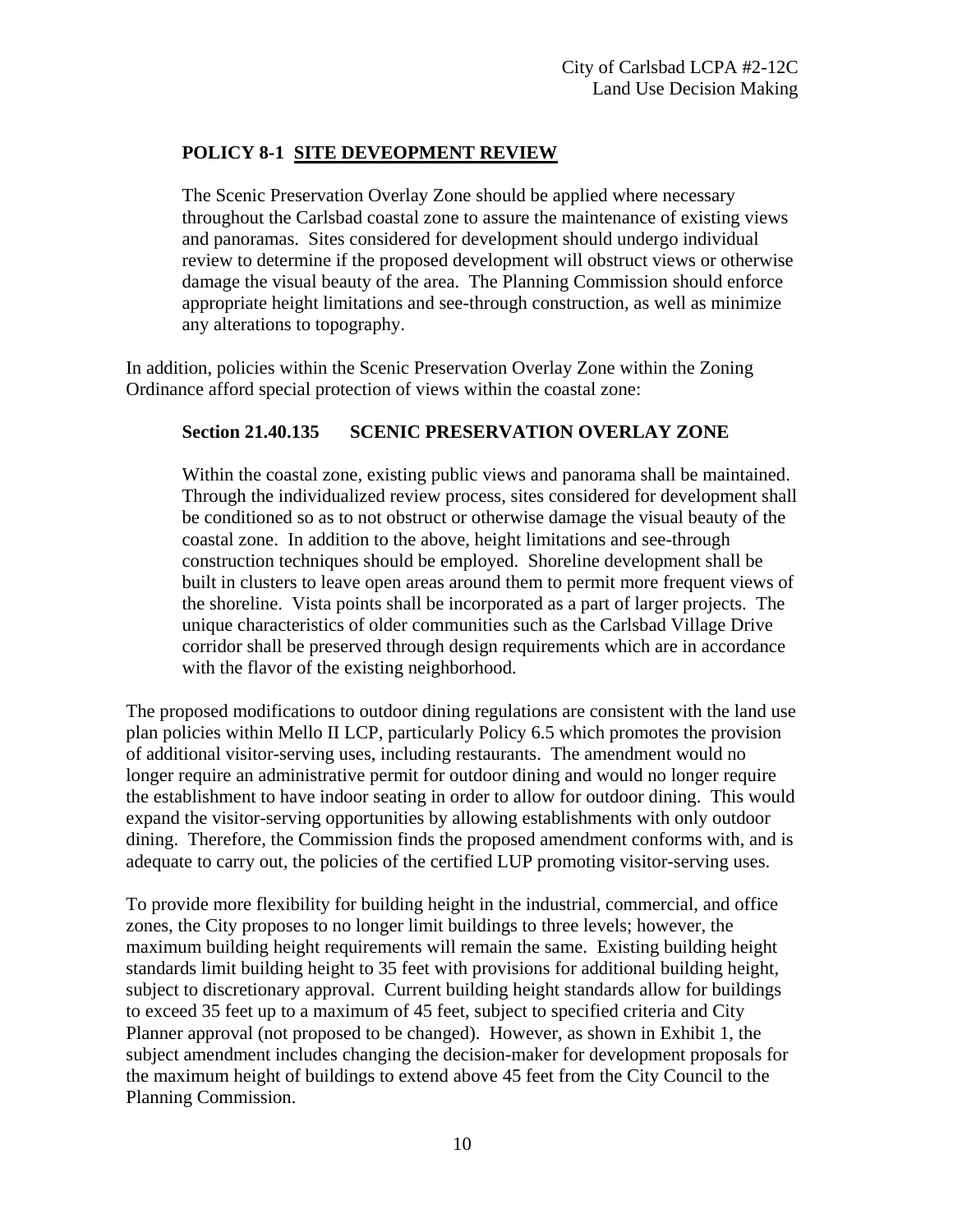Although the decision-maker for development applications that include increases in the height of buildings and architectural features, in excess of the maximum standard, is proposed to be downgraded in several zones (Neighborhood Commercial, Office, General Commercial, Heavy Commercial/Limited Industrial, Local Shopping Center, Industrial, Planned Industrial), the aforementioned policies within the City's LUP and IP ensure that the decision maker will continue to utilize certain criteria to ensure that building and architectural feature heights are not increased above the maximum standard in the coastal zone, where they would obstruct public views to and along the coast.

Additionally, the decision-making process for development applications that include increases in the height of buildings and architectural features is proposed to be downgraded, and in some instances the permitting process is proposed to be changed from a Specific Plan to a Site Development Plan (refer to Exhibit 1). According to the City, the requirement that development applications that include increases in building height be processed through a specific plan is an outdated regulation from the City's original zoning ordinance developed in the 1950s. At the time, Specific Plans were processed in the same manner in which the City processes Site Development Plans today. Public noticing, as well as standards and findings applicable to permit processing would remain the same; however, the change would streamline the permitting process. Therefore, the Commissions finds the proposed amendment conforms with, and is adequate to carry out, the visual resource policies of the certified LUP. In summary, the Commission finds that the proposed amendment can be found in conformance with the certified land use plans; protects visual resources and visitor-serving uses; and will not adversely impact any coastal resources.

### **PART IV. CONSISTENCY WITH THE CALIFORNIA ENVIRONMENTAL QUALITY ACT (CEQA)**

Section 21080.5 of the California Environmental Quality Act (CEQA) exempts local government from the requirement of preparing an environmental impact report (EIR) in connection with its local coastal program. The Commission's LCP review and approval program has been found by the Resources Agency to be functionally equivalent to the EIR process. Thus, under CEQA Section 21080.5, the Commission is relieved of the responsibility to prepare an EIR for each LCP.

Pursuant to the City's own obligations under CEQA, the City determined that the subject LCP amendment was exempt from the requirements of the CEQA. Nevertheless, and the City's own determination of CEQA exemption notwithstanding, the Commission is required in an LCP submittal or, as in this case, an LCP amendment submittal, to find that the approval of the proposed LCP, or LCP, as amended, does conform with CEQA provisions. In its action, as noted above, the City found that the proposed amendment is exempt from environmental review pursuant to CEQA Section 15061(b)(3), which exempts projects "where it can be seen with certainty that there is no possibility that the activity in question may have a significant effect on the environment." The proposed modifications herein are primarily procedural in nature, are not substantial, and will not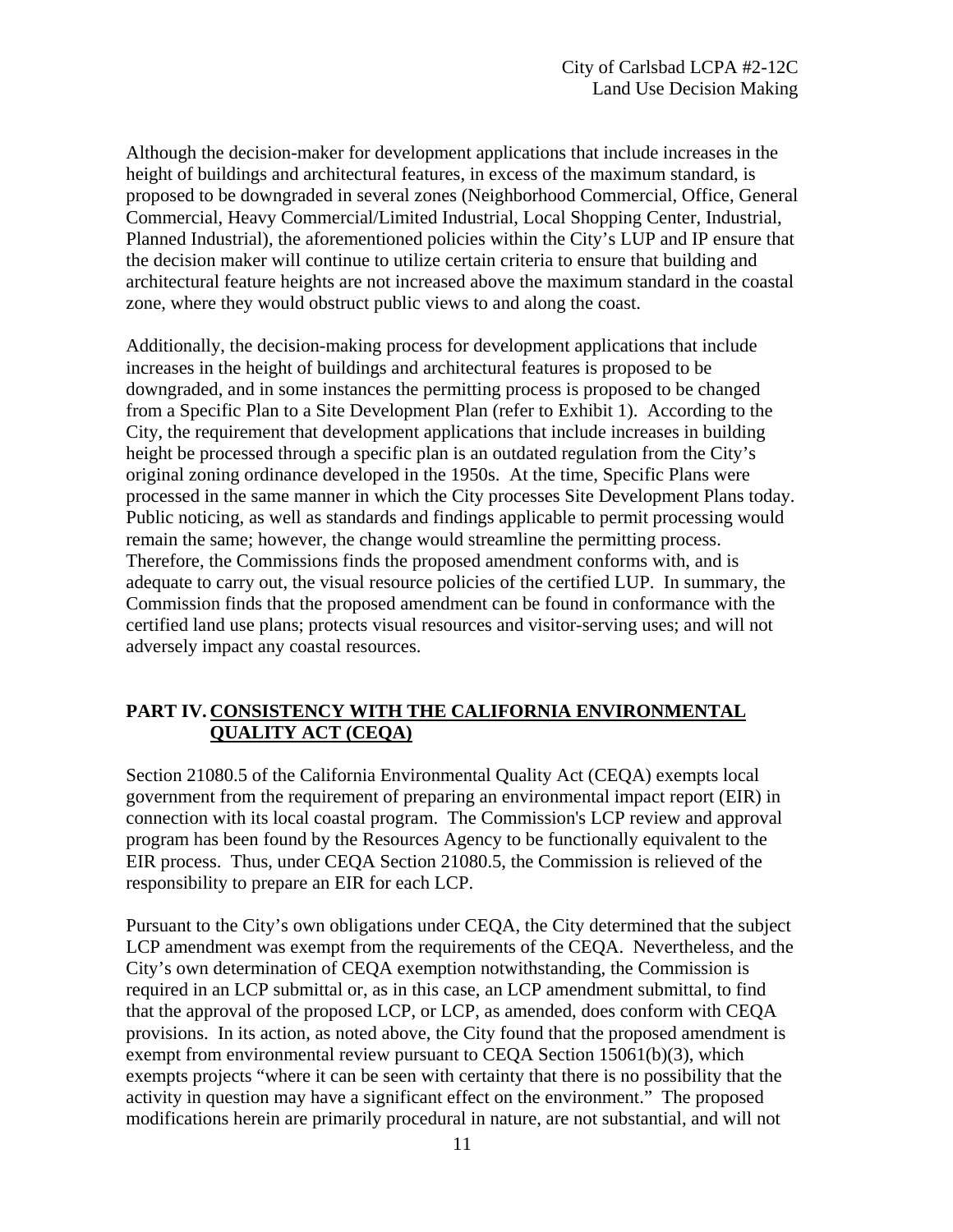significantly affect the existing development standards in the Zoning Ordinance. The Commission finds there are no feasible alternatives or feasible mitigation measures available which would substantially lessen any significant adverse effect on the environment. Furthermore, the Commission finds that the proposed amendment is unlikely to have any significant adverse effect on the environment. Therefore, the Commission finds that the subject LCP implementation plan, as amended, conforms with CEQA provisions.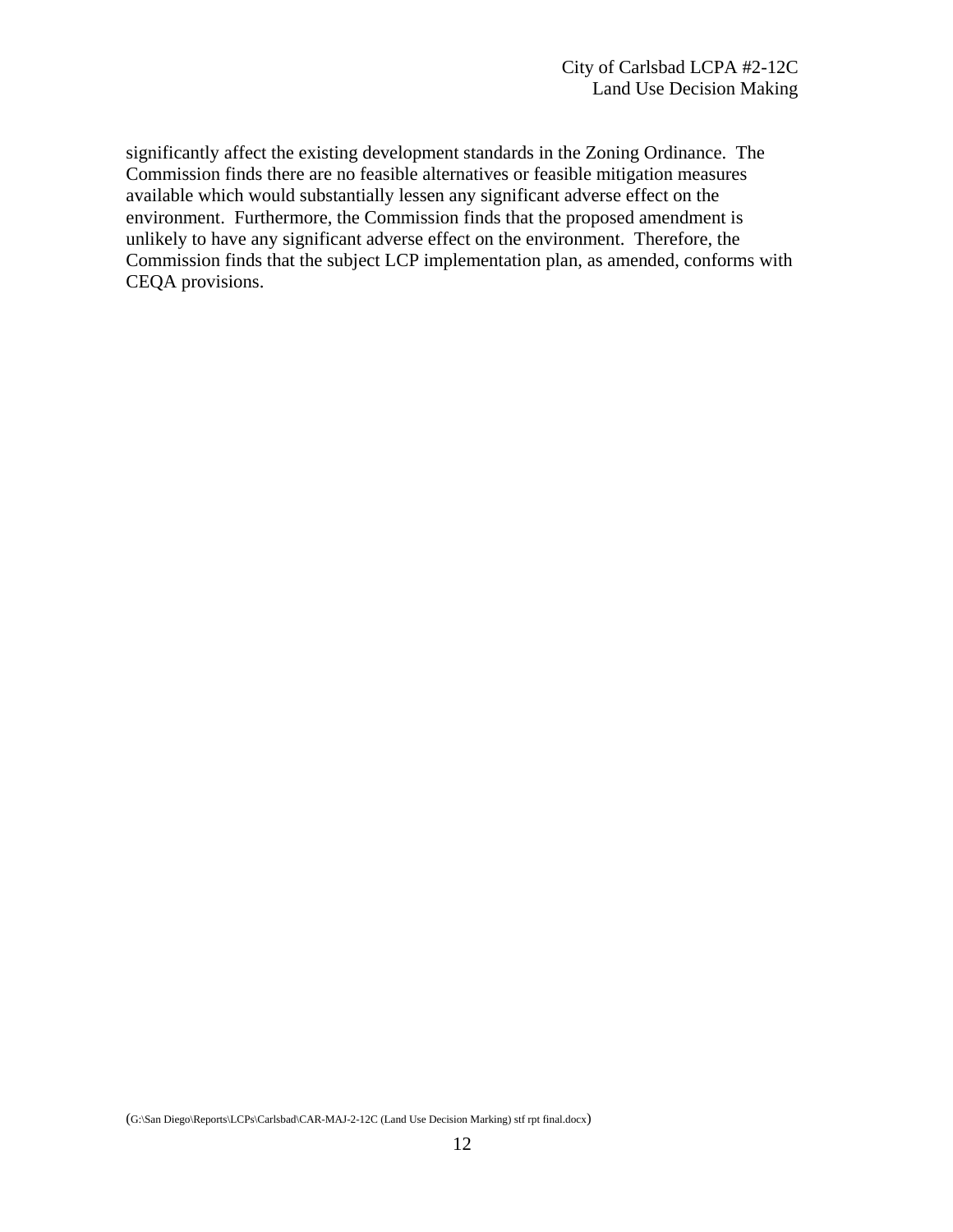# LAND USE DECISION MAKING - ZCA 11-06/LCPA 11-07

(CITY OF CARLSBAD MUNICIPAL CODE TITLE 21) LEVEL OF DECISION-MAKING AUTHORITY SUMMARY OF PROPOSED CHANGES TO

| i              |
|----------------|
|                |
|                |
|                |
|                |
|                |
|                |
|                |
|                |
|                |
|                |
|                |
|                |
| Ì              |
|                |
|                |
|                |
|                |
|                |
|                |
|                |
|                |
|                |
|                |
|                |
|                |
|                |
|                |
|                |
|                |
|                |
|                |
|                |
|                |
|                |
|                |
|                |
|                |
|                |
|                |
|                |
|                |
|                |
|                |
|                |
|                |
|                |
|                |
|                |
|                |
|                |
|                |
|                |
|                |
|                |
|                |
|                |
|                |
|                |
|                |
| lecision-makin |
|                |
|                |
|                |
|                |
|                |
|                |
|                |
|                |
|                |
|                |
|                |
|                |
|                |
|                |
|                |
|                |
|                |
|                |
|                |
|                |
|                |
|                |
|                |
|                |
|                |
|                |
|                |
|                |
|                |
|                |
|                |
|                |
|                |
|                |
|                |
|                |
|                |
|                |
|                |
|                |

= Proposed decision-making authority ↘

|                           | Notes                                 |              | The ability to reduce | one side yard will be | a development | standard and can be | approved as part of         | the project, provided | the project complies | with the criteria to | reduce a side yard. |            |
|---------------------------|---------------------------------------|--------------|-----------------------|-----------------------|---------------|---------------------|-----------------------------|-----------------------|----------------------|----------------------|---------------------|------------|
|                           | Proposed                              |              |                       |                       |               |                     | No permit or<br>discretion  |                       |                      |                      |                     |            |
| <b>Permit Process</b>     | <b>Existing</b>                       |              |                       |                       |               | City Planner        | discretion                  |                       |                      |                      |                     |            |
|                           |                                       |              |                       |                       |               |                     |                             |                       |                      |                      |                     |            |
|                           |                                       |              |                       |                       |               |                     |                             |                       |                      |                      |                     |            |
| Decision-Making Authority | Council Commission   Planner          |              |                       |                       |               |                     |                             |                       |                      |                      |                     |            |
|                           |                                       |              |                       |                       |               |                     |                             |                       |                      |                      |                     |            |
|                           | ermit/Action City Planning City Other | Reduction in | width of one          | side yard             | provided that | the opposite        | side yard is                | increased in          | width by an          | amount equal         | to the              | reduction. |
|                           | Section                               |              |                       |                       |               |                     | 21.08.050                   |                       |                      |                      |                     |            |
|                           | Chapter                               |              |                       |                       |               | $21.08 - R - A$     | AGRICULTURAL<br>RESIDENTIAL | ZONE                  |                      |                      |                     |            |
| 2ef                       |                                       |              |                       |                       |               |                     |                             |                       |                      |                      |                     |            |

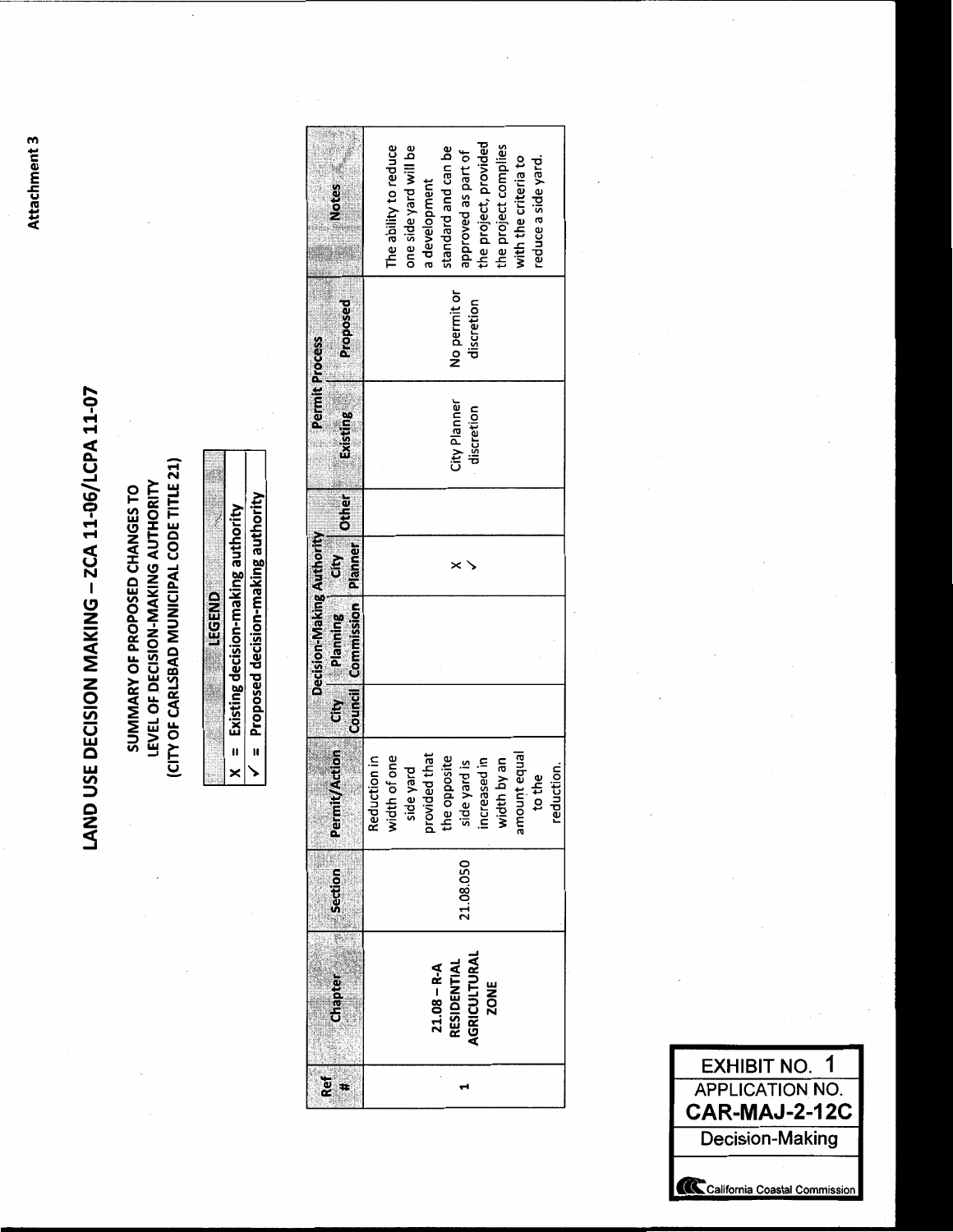|                           | <b>Notes</b>                  | as minor subdivisions<br>processed the same<br>with panhandle lots<br>specified in Title 20<br>without panhandle<br>Minor subdivisions<br>lots. The decision<br>number) will be<br>subdivisions is<br>(Subdivisions)<br>(regardless of<br>maker for | See row 2, above.                                               | project complies with<br>project, provided the<br>the criteria to reduce<br>approved as part the<br>The ability to reduce<br>one side yard will be<br>standard and can be<br>a development<br>a side yard | See row 2, above.                                               |
|---------------------------|-------------------------------|-----------------------------------------------------------------------------------------------------------------------------------------------------------------------------------------------------------------------------------------------------|-----------------------------------------------------------------|-----------------------------------------------------------------------------------------------------------------------------------------------------------------------------------------------------------|-----------------------------------------------------------------|
|                           | À<br>Proposed                 | Subdivision<br>Minor                                                                                                                                                                                                                                | Subdivision<br>Minor                                            | No permit or<br>discretion                                                                                                                                                                                | Subdivision<br>Minor                                            |
| <b>Permit Process</b>     | Existing                      | Subdivision<br>Minor                                                                                                                                                                                                                                | Subdivision<br>Minor                                            | City Planner<br>discretion                                                                                                                                                                                | Subdivision<br>Minor                                            |
|                           | <b>Other</b>                  |                                                                                                                                                                                                                                                     |                                                                 |                                                                                                                                                                                                           |                                                                 |
|                           | Planner<br>Ğ                  |                                                                                                                                                                                                                                                     |                                                                 | $\times$ $\times$                                                                                                                                                                                         | ↘                                                               |
| Decision-Making Authority | <b>Commission</b><br>Planning | ×                                                                                                                                                                                                                                                   | ×                                                               |                                                                                                                                                                                                           | ×                                                               |
|                           | Council<br>č                  |                                                                                                                                                                                                                                                     |                                                                 |                                                                                                                                                                                                           |                                                                 |
|                           | Permit/Action                 | panhandle lots.<br>subdivisions<br>with two or<br>Minor<br>more                                                                                                                                                                                     | panhandle lots.<br>subdivisions<br>with two or<br>Minor<br>more | provided that<br>the opposite<br>amount equal<br>width of one<br>Reduction in<br>side yard is<br>increased in<br>width by an<br>reduction.<br>side yard<br>to the                                         | panhandle lots.<br>subdivisions<br>with two or<br>Minor<br>more |
|                           | Section                       | 21.08.080                                                                                                                                                                                                                                           | 21.09.120                                                       | 21.10.070                                                                                                                                                                                                 | 21.10.100                                                       |
|                           | Chapter                       | <b>AGRICULTURAL</b><br><b>RESIDENTIAL</b><br>$21.08 - R A$<br><b>ZONE</b>                                                                                                                                                                           | RESIDENTIAL ZONE<br>21.09 - R-E RURAL<br><b>ESTATE</b>          | RESIDENTIAL ZONE<br><b>ONE FAMILY</b><br>$21.10 - R - 1$                                                                                                                                                  | RESIDENTIAL ZONE<br><b>ONE FAMILY</b><br>$21.10 - R - 1$        |
|                           | Ref<br>X                      | N                                                                                                                                                                                                                                                   | m                                                               | 4                                                                                                                                                                                                         | m                                                               |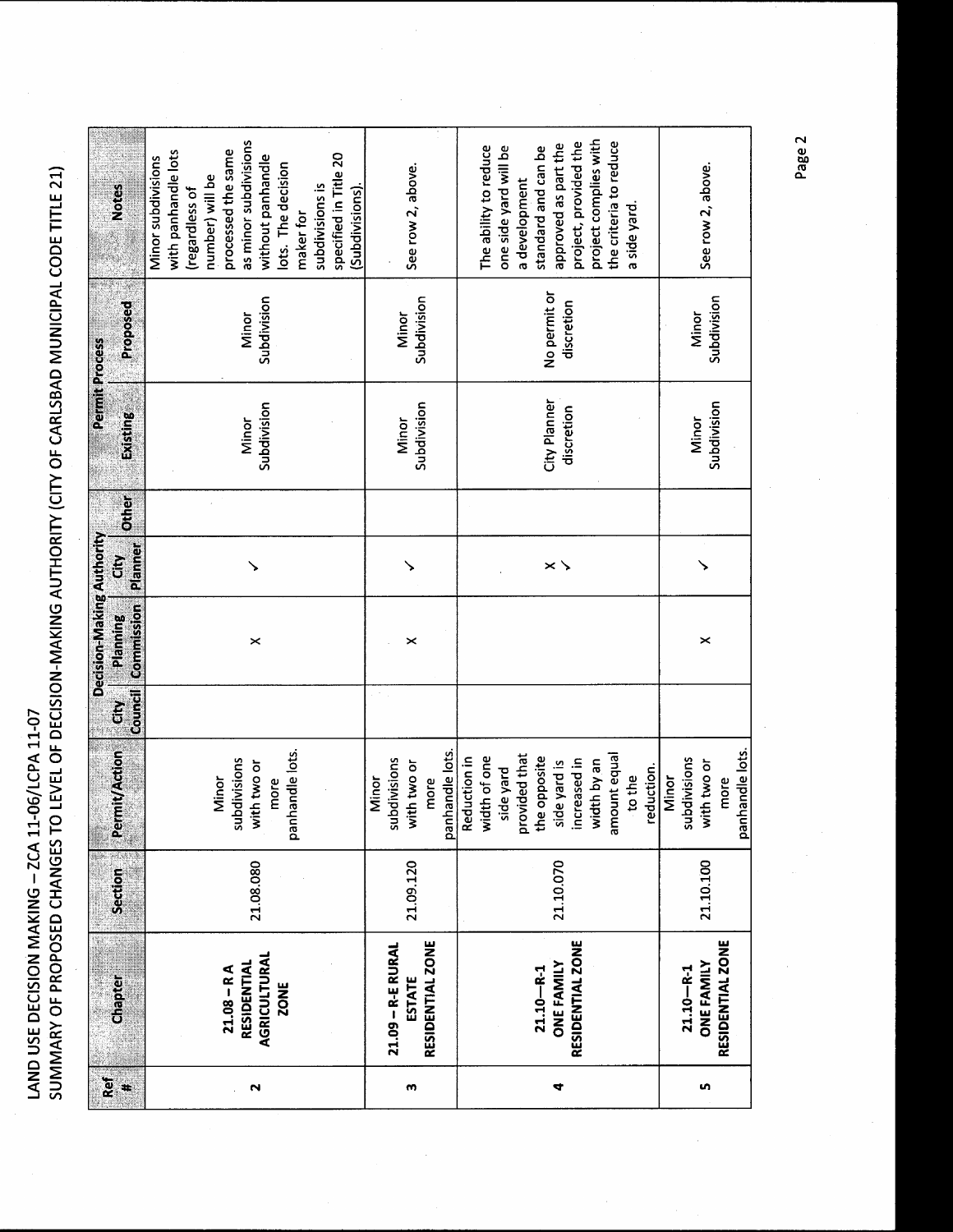|                 |                        |                |                                    |                | Decision-Making Authority |                     |              | Permit Process |                      |                       |
|-----------------|------------------------|----------------|------------------------------------|----------------|---------------------------|---------------------|--------------|----------------|----------------------|-----------------------|
| Ref<br>×        | Chapter                | <b>Section</b> | <b>Permit/Action</b>               | Ğ              | Planning                  | Ğ                   | <b>Other</b> | Existing       | Proposed             | Notes                 |
|                 |                        |                |                                    | <b>Council</b> | Commission                | Planner             |              |                |                      |                       |
|                 | $21.16 - R-3$          |                | Child day care                     |                |                           |                     |              | Administrative | Minor                |                       |
| ဖ               | MULTIPLE FAMILY        | 21.16.020      | centers in the                     |                |                           | $\times$ $\searrow$ |              |                | Conditional          |                       |
|                 | RESIDENTIAL ZONE       |                | R-3 Zone.                          |                |                           |                     |              | Permit         | Use Permit           |                       |
|                 | $21.18 - R - P$        |                | Child day care                     |                |                           |                     |              |                | Minor                |                       |
|                 | RESIDENTIAL            |                |                                    |                |                           | $\times$ $\times$   |              | Administrative |                      |                       |
| r               | PROFESSIONAL           | 21.18.020      | centers in the                     |                |                           |                     |              | Permit         | Conditional          |                       |
|                 | ZONE                   |                | R-P Zone.                          |                |                           |                     |              |                | Use Permit           |                       |
|                 | 21.24-RD-M             |                |                                    |                |                           |                     |              |                |                      |                       |
|                 | <b>RESIDENTIAI</b>     |                | Child day care                     |                |                           |                     |              | Administrative | Minor                |                       |
| œ               | DENSITY-               | 21.24.020      | centers in the                     |                |                           | $\times$ $\times$   |              | Permit         | Conditional          |                       |
|                 | MULTIPLE ZONE          |                | RD-M Zone.                         |                |                           |                     |              |                | Use Permit           |                       |
|                 | $21.25 - C - F$        |                | Child day care                     |                |                           |                     |              |                | Minor                |                       |
| <u>ጣ</u>        | COMMUNITY              | 21.25.040      | centers in the                     |                |                           | $\times$ $\times$   |              | Administrative | Conditional          |                       |
|                 | <b>FACILITIES ZONE</b> |                | C-F Zone.                          |                |                           |                     |              | Permit         | Use Permit           |                       |
|                 |                        |                |                                    |                |                           |                     |              |                |                      | If a request to       |
|                 | $21.26 - C - 1$        |                |                                    |                |                           |                     |              |                |                      | establish outdoor     |
|                 | NEIGHBORHOOD           |                | Outdoor dining                     |                |                           |                     |              | Administrative | No permit or         | dining meets the      |
| $\mathbf{a}$    | <b>COMMERCIAL</b>      | 21.26.013      | (incidental)                       |                |                           | $\times$ $\searrow$ |              | Permit         | discretion           | specified standards,  |
|                 | <b>ZONE</b>            |                |                                    |                |                           |                     |              |                |                      | the request can be    |
|                 |                        |                |                                    |                |                           |                     |              |                |                      | approved without a    |
|                 |                        |                |                                    |                |                           |                     |              |                |                      | discretionary permit. |
|                 | $21.26 - C - 1$        |                | Architectural                      |                |                           |                     |              | Site<br>Site   | Minor Site           |                       |
| $\mathbf{r}$    | NEIGHBORHOOD           | 21.26.030      | features above                     |                | ×                         |                     |              | Development    | Development          |                       |
|                 | <b>COMMERCIAL</b>      |                | 35 feet                            |                |                           |                     |              | Plan           | Plan                 |                       |
|                 | ZONE                   |                | (45 feet max).                     |                |                           |                     |              |                |                      |                       |
| $\overline{1}$  | $21.27 - 0$            | 21.27.020      | centers in the O<br>Child day care |                |                           | $\times$ $\times$   |              | Administrative | Conditional<br>Minor |                       |
|                 | OFFICE ZONE            |                | Zone.                              |                |                           |                     |              | Permit         | Use Permit           |                       |
|                 |                        |                | Development                        |                |                           |                     |              | Site           | Minor Site           |                       |
| $\overline{13}$ | $21.27 - 0$            | 21.27.040      | within the O                       |                | ×                         |                     |              | Development    | Development          |                       |
|                 | OFFICE ZONE            |                | Zone.                              |                |                           |                     |              | Plan           | Plan                 |                       |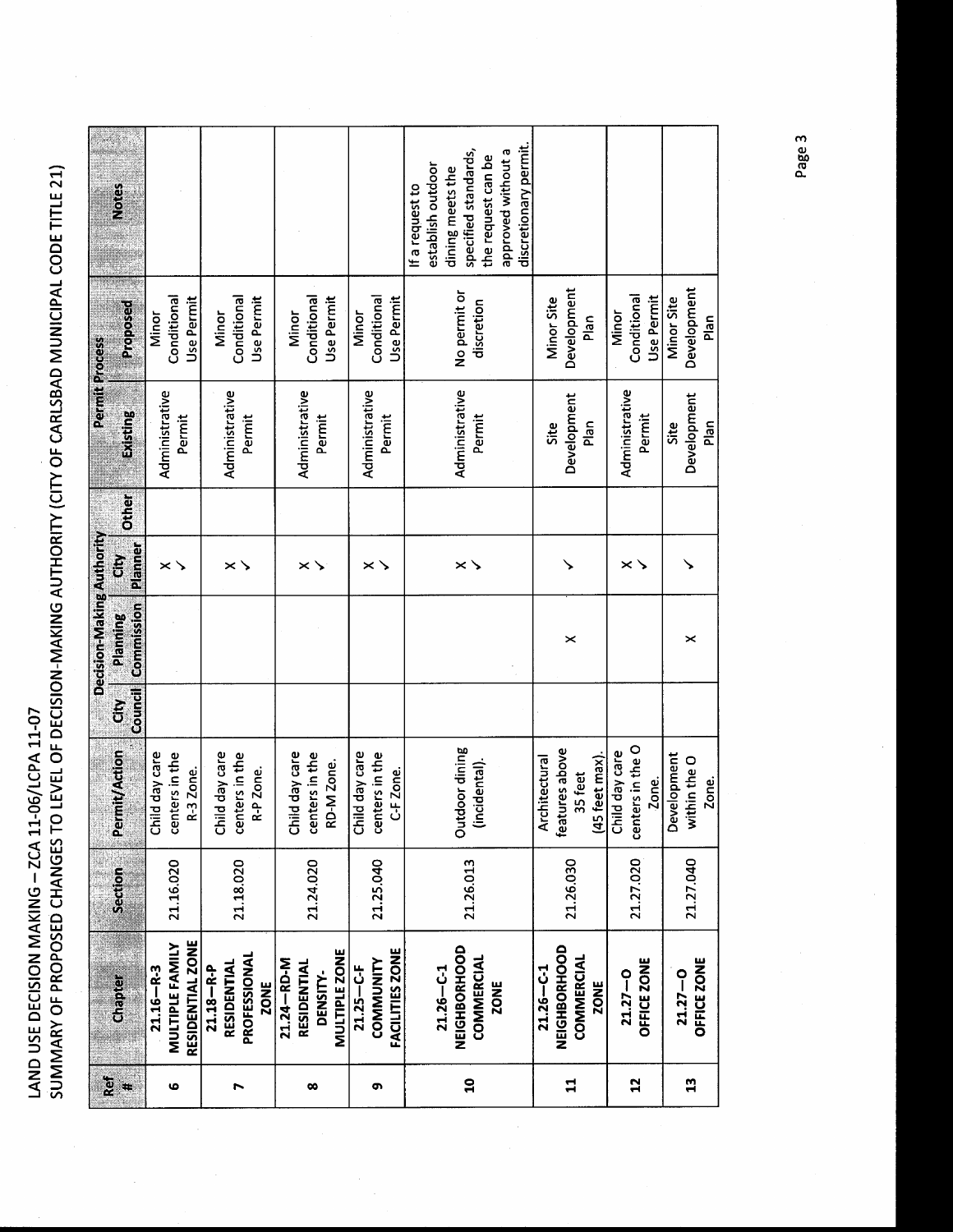| Ref            |                          |           |                           |                | Decision-Making Authority |                   |              | Permit Process            |                 |       |
|----------------|--------------------------|-----------|---------------------------|----------------|---------------------------|-------------------|--------------|---------------------------|-----------------|-------|
| #              | <b>Chapter</b>           | Section   | <b>Permit/Action</b>      | $\tilde{E}$    | Planning                  | Ğ                 | <b>Other</b> | Existing                  | <b>Proposed</b> | Notes |
|                |                          |           |                           | <b>Council</b> | Commission                | Planner           |              |                           |                 |       |
|                | $21.27 - 0$              |           | <b>Building height</b>    |                |                           |                   |              | Site                      | Minor Site      |       |
| $\mathbf{1}$   | OFFICE ZONE              | 21.27.050 | in excess of 35<br>feet   | ×              |                           |                   |              | Development               | Development     |       |
|                |                          |           | (45 feet max)             |                |                           |                   |              | Plan                      | Plan            |       |
|                | $21.27 - 0$              |           | Architectural             |                |                           |                   |              | Site                      | Minor Site      |       |
| $\mathbf{15}$  | OFFICE ZONE              | 21.27.050 | features above            | $\times$       |                           |                   |              | Development               | Development     |       |
|                |                          |           | (55 feet max)<br>45 feet  |                |                           |                   |              | Plan                      | Plan            |       |
|                |                          |           | Decorative                |                |                           |                   |              |                           |                 |       |
|                |                          |           | mpervious                 |                |                           |                   |              | Site                      | Minor Site      |       |
| $\mathbf{a}$   | $21.27 - 0$              | 21.27.050 | surfaces in up            |                | ×                         |                   |              | Development               | Development     |       |
|                | OFFICE ZONE              |           | to 40% of the             |                |                           |                   |              | Plan                      | Plan            |       |
|                |                          |           | setback area.<br>required |                |                           |                   |              |                           |                 |       |
|                | $21.28 - C - 2$          |           | <b>Building height</b>    |                |                           |                   |              | City Planner              |                 |       |
|                | GENERAL                  |           | in excess of 35           |                |                           |                   |              | decision                  | Minor Site      |       |
| $\overline{1}$ | COMMERCIAL               | 21.28.030 | feet                      |                |                           | $\times$ $\times$ |              | (no specified             | Development     |       |
|                | <b>ZONE</b>              |           | (45 feet max)             |                |                           |                   |              | permit)                   | Plan            |       |
|                | $21.28 - C - 2$          |           | <b>Building height</b>    |                |                           |                   |              | Site                      | Site            |       |
| $\frac{8}{10}$ | <b>GENERAL</b>           | 21.28.030 | in excess of 45           | ×              |                           |                   |              | Development               | Development     |       |
|                | <b>COMMERCIAL</b>        |           | feet                      |                |                           |                   |              | Plan                      | Plan            |       |
|                | <b>ZONE</b>              |           | (55 feet max).            |                |                           |                   |              |                           |                 |       |
|                | $21.30 - C - M$<br>HEAVY |           | <b>Building height</b>    |                |                           |                   |              | City Planner              | Minor Site      |       |
| $\mathbf{a}$   | COMMERCIAL/              | 21.30.030 | in excess of 35<br>feet   |                |                           | $\times$ $\times$ |              | (no specified<br>decision | Development     |       |
|                | LIMITED                  |           | (45 feet max).            |                |                           |                   |              | permit)                   | plan            |       |
|                | INDUSTRIAL ZONE          |           |                           |                |                           |                   |              |                           |                 |       |
|                | 21.30-C-M                |           |                           |                |                           |                   |              |                           |                 |       |
|                | HEAVY                    |           | <b>Building height</b>    |                |                           |                   |              |                           | Site            |       |
| 20             | COMMERCIAL/              | 21.30.030 | in excess of 45           | $\times$       |                           |                   |              | Specific Plan             | Development     |       |
|                | LIMITED                  |           | feet.                     |                |                           |                   |              |                           | Plan            |       |
|                | INDUSTRIAL ZONE          |           |                           |                |                           |                   |              |                           |                 |       |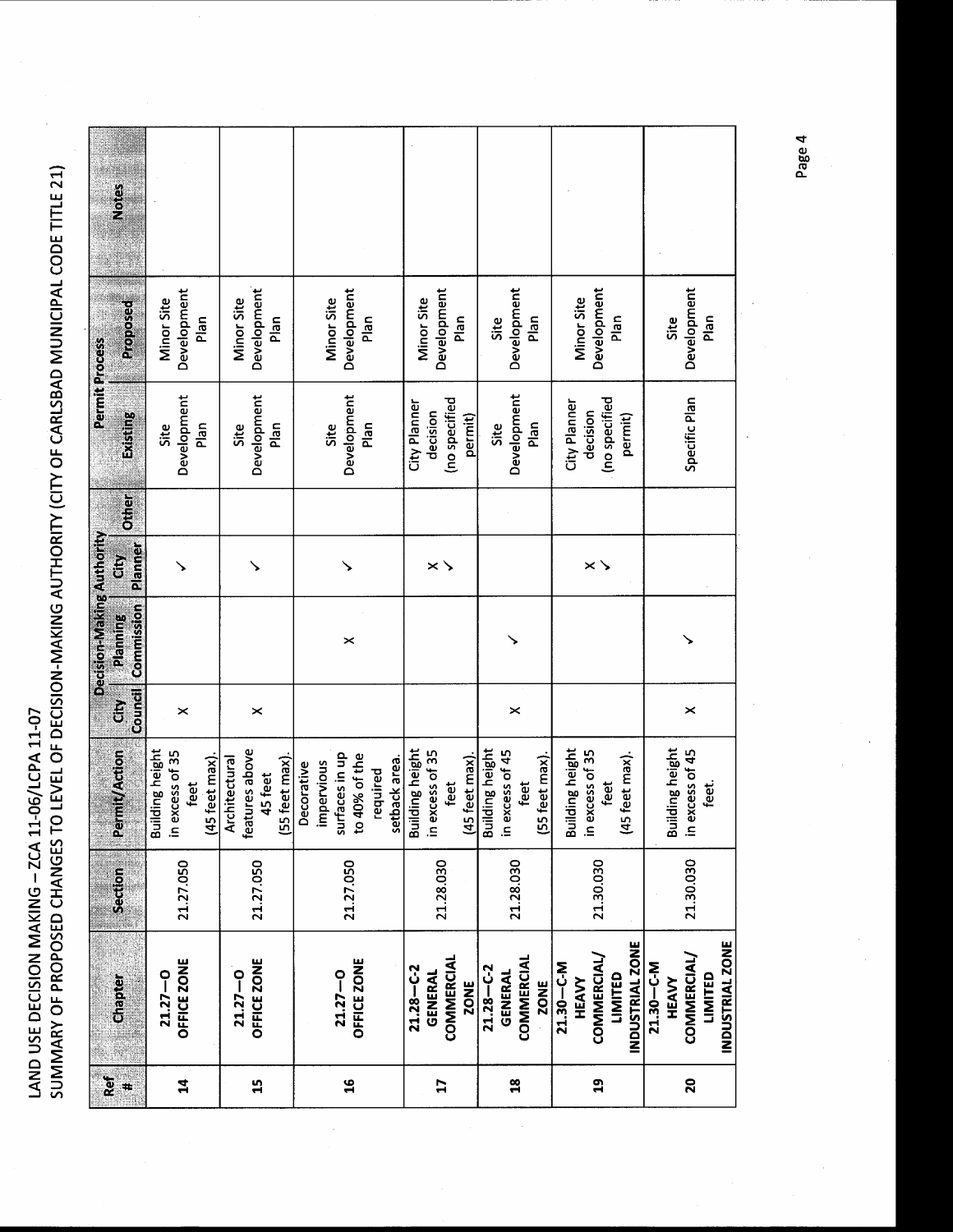|           |                                                      |           |                                                                                                |          | Decision-Making Authority |                     |              | <b>Permit Process</b>                                                   |                                                                         |                                                                                                                                                                        |
|-----------|------------------------------------------------------|-----------|------------------------------------------------------------------------------------------------|----------|---------------------------|---------------------|--------------|-------------------------------------------------------------------------|-------------------------------------------------------------------------|------------------------------------------------------------------------------------------------------------------------------------------------------------------------|
| Ref<br>×, | Chapter                                              | Section   | Permit/Action                                                                                  | <b>E</b> | Planning                  | City                | <b>Other</b> | Existing                                                                | Proposed                                                                | <b>Notes</b>                                                                                                                                                           |
|           |                                                      |           |                                                                                                | Council  | Commission                | Planner             |              |                                                                         |                                                                         |                                                                                                                                                                        |
| ដ         | SHOPPING CENTER<br>21.31-C-L LOCAL<br>ZONE           | 21.31.040 | Development of<br>new local<br>shopping<br>center.<br>œ                                        | ×        |                           |                     |              | Development<br>Plan<br>Site                                             | Development<br>Plan<br>Site                                             |                                                                                                                                                                        |
| 22        | SHOPPING CENTER<br>21.31-C-L LOCAL<br><b>ZONE</b>    | 21.31.050 | shopping center.<br>redevelopment,<br>expansion of an<br>existing local<br>remodel or<br>Major | ×        |                           |                     |              | Development<br>Development<br>Amendment<br>Plan or Site<br>Plan<br>Site | Development<br>Development<br>Amendment<br>Plan or Site<br>Plan<br>Site |                                                                                                                                                                        |
| 23        | SHOPPING CENTER<br>21.31-C-LLOCAL<br>ZONE            | 21.31.080 | Building height<br>in excess of 35<br>feet (45 feet<br>max).                                   | ×        |                           |                     |              | Development<br>Plan<br>Site                                             | Development<br>Minor Site<br>Plan                                       |                                                                                                                                                                        |
| 24        | SHOPPING CENTER<br>21.31-C-L LOCAL<br>ZONE           | 21.31.080 | features above<br>Architectural<br>(55 feet max)<br>45 feet                                    | ×        |                           |                     |              | Development<br>Plan<br>Site                                             | Development<br>Minor Site<br>Plan                                       |                                                                                                                                                                        |
| 25        | <b>INDUSTRIAL ZONE</b><br>$21.32 - M$                | 21.32.050 | <b>Building height</b><br>in excess of 35<br>feet (45 feet<br>max).                            |          |                           | $\times$ $\searrow$ |              | (no specified<br>City Planner<br>decision<br>permit)                    | Development<br>Minor Site<br>Plan                                       |                                                                                                                                                                        |
| 26        | <b>INDUSTRIAL ZONE</b><br>$21.32 - M$                | 21.32.050 | <b>Building height</b><br>in excess of 45<br>feet.                                             | ×        |                           |                     |              | Specific Plan                                                           | Development<br>Plan<br>Site                                             |                                                                                                                                                                        |
| 27        | <b>INDUSTRIAL ZONE</b><br>$21.34 - P - M$<br>PLANNED | 21.34.050 | Development in<br>the P-M Zone.                                                                |          |                           | $\times$ $\times$   |              | Industrial<br>Planned<br>Permit                                         | Development<br>Minor Site<br>Plan                                       | current requirements<br>is consistent with the<br>the P-M Zone, which<br>development plan in<br>No public notice will<br>be required for a<br>minor site<br>for a PIP. |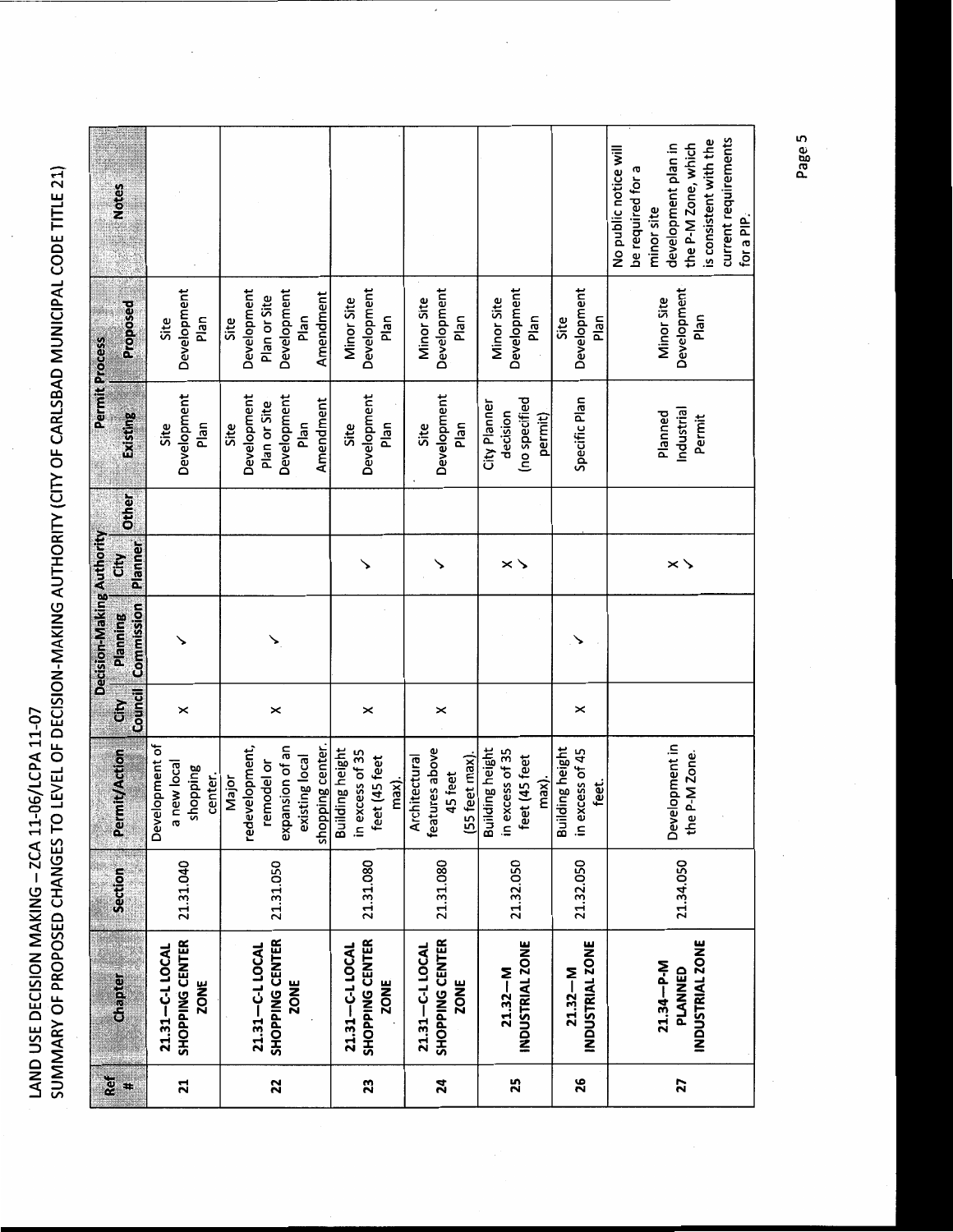|                 |                        |           |                                    |         | Decision-Making Authority |                     |              | <b>Permit Process</b> |                |                       |
|-----------------|------------------------|-----------|------------------------------------|---------|---------------------------|---------------------|--------------|-----------------------|----------------|-----------------------|
| Ref<br>×        | Chapter                | Section   | Permit/Action                      | Ğ       | Planning                  | ğ                   | <b>Other</b> | Existing              | Proposed       | <b>Notes</b>          |
|                 |                        |           |                                    | Council | Commission                | Planner             |              |                       |                |                       |
|                 |                        |           | Planned                            |         |                           |                     |              |                       |                |                       |
|                 |                        |           | Industrial                         |         |                           |                     |              | Planned               |                |                       |
|                 |                        |           | Permit required                    |         |                           |                     |              | Industrial            |                | A planned industrial  |
|                 | $21.34 - P - M$        |           | to be processed                    |         |                           |                     |              | Permit                |                | permit will no longer |
| 28              | PLANNED                | 21.34.060 | in conjunction                     |         |                           |                     |              | Aq pavoudde)          | $\leq$         | be required for       |
|                 | INDUSTRIAL ZONE        |           | with an                            |         |                           |                     |              | decision              |                | industrial            |
|                 |                        |           | plication for<br>ခူ                |         |                           |                     |              | maker for             |                | subdivisions.         |
|                 |                        |           | an industrial                      |         |                           |                     |              | subdivision)          |                |                       |
|                 |                        |           | subdivision.                       |         |                           |                     |              |                       |                |                       |
|                 |                        |           | <b>Building height</b>             |         |                           |                     |              | City Planner          |                |                       |
|                 | 21.34-P-M              |           | in excess of 35                    |         |                           | $\times$ $\searrow$ |              | decision              | Minor Site     |                       |
| 29              | PLANNED                | 21.34.070 | feet                               |         |                           |                     |              | (no specified         | Development    |                       |
|                 | <b>INDUSTRIAL ZONE</b> |           | (45 feet max).                     |         |                           |                     |              | permit)               | Plan           |                       |
|                 | $21.34 - P - M$        |           | <b>Building height</b>             |         |                           |                     |              |                       | Site           |                       |
| 50              | PLANNED                | 21.34.070 | in excess of 45                    | ×       |                           |                     |              | Specific Plan         | Development    |                       |
|                 | INDUSTRIAL ZONE        |           | feet.                              |         |                           |                     |              |                       | Plan           |                       |
|                 |                        |           | Determination                      |         |                           |                     |              |                       |                | Existing decision-    |
|                 |                        |           | on whether a                       |         |                           |                     |              |                       |                | making authority for  |
|                 | $21.35 - V - R$        |           | project is                         |         |                           |                     |              |                       |                | exemption             |
| $\overline{31}$ | <b>VILLAGE REVIEW</b>  | 21.35.090 | exempt from                        |         |                           | ↘                   | $\times$     | Determination         | Determination  | determinations is     |
|                 | <b>ZONE</b>            |           | village review                     |         |                           |                     |              |                       |                | with the Housing and  |
|                 |                        |           | permit                             |         |                           |                     |              |                       |                | Neighborhood          |
|                 |                        |           | requirements.                      |         |                           |                     |              |                       |                | Services Director.    |
|                 |                        |           |                                    |         |                           |                     |              |                       |                | Existing decision-    |
|                 |                        |           |                                    |         |                           |                     |              |                       |                | making authority for  |
|                 | $21.35 - V - R$        |           |                                    |         |                           |                     |              |                       |                | administrative        |
| 32              | <b>VILLAGE REVIEW</b>  | 21.35.090 | variances within<br>Administrative |         |                           |                     |              | Administrative        | Administrative | variances in the V-R  |
|                 |                        |           |                                    |         |                           |                     | ×            | Variance              | Variance       | Zone is with the      |
|                 | ZONE                   |           | the V-R Zone.                      |         |                           |                     |              |                       |                | Housing and           |
|                 |                        |           |                                    |         |                           |                     |              |                       |                | Neighborhood          |
|                 |                        |           |                                    |         |                           |                     |              |                       |                | Services Director.    |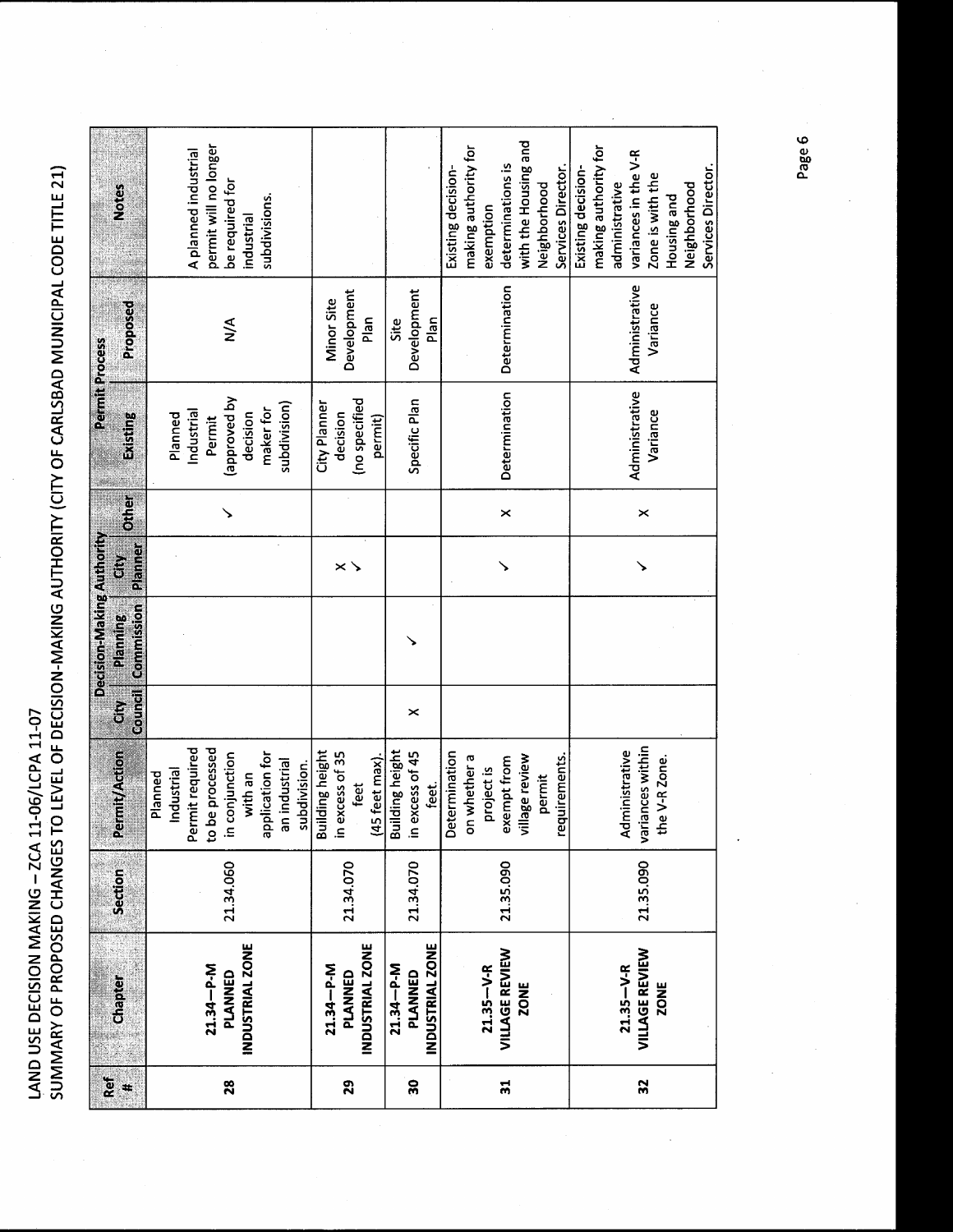$\frac{1}{2}$ 

|                 |                                                        |           |                                                                                                         |              | Decision-Making Authority |                                 |                       |                                                   | Permit Process                             |                                                                                                                                                         |
|-----------------|--------------------------------------------------------|-----------|---------------------------------------------------------------------------------------------------------|--------------|---------------------------|---------------------------------|-----------------------|---------------------------------------------------|--------------------------------------------|---------------------------------------------------------------------------------------------------------------------------------------------------------|
| $\frac{6}{6}$ # | <b>Chapter</b>                                         | Section   | <b>Permit/Action</b>                                                                                    | Council<br>š | Commission<br>Planning    | Planner<br>$\mathbf{\tilde{g}}$ | <b>Dific</b>          | Existing                                          | Proposed                                   | Notes                                                                                                                                                   |
| 33              | VILLAGE REVIEW<br>$21.35 - V - R$<br><b>ZONE</b>       | 21.35.090 | Administrative<br>village review<br>permit.                                                             |              |                           |                                 | $\times$              | Administrative<br><b>Village Review</b><br>Permit | Administrative<br>Village Review<br>Permit | review permits is with<br>administrative village<br>making authority for<br>Existing decision-<br>Services Director.<br>the Housing and<br>Neighborhood |
| 34              | COMMUNITY<br>$21.38 - P - C$<br>PLANNED<br><b>ZONE</b> | 21.38.120 | determine if<br>processed as a<br>a master plan<br>amendment<br>mendment.<br>can be<br>minor<br>Lo<br>G |              | ×                         |                                 |                       | Determination<br>Approval/                        | Determination<br>Approval/                 |                                                                                                                                                         |
| 55              | SIGN ORDINANCE<br>21.41                                | 21.41.050 | Sign permits.                                                                                           |              |                           |                                 | ×                     | Sign Permit                                       | Sign Permit                                | making authority for<br>the Community and<br>sign permits is with<br>Existing decision-<br>Development<br>Economic<br>Director.                         |
| 36              | <b>SIGN ORDINANCE</b><br>21.41                         | 21.41.060 | Sign programs.                                                                                          |              |                           |                                 | $\boldsymbol{\times}$ | Sign Program                                      | Sign Program                               | sign programs is with<br>making authority for<br>the Community and<br>Existing decision-<br>Development<br>Economic<br>Director.                        |

Page 7

 $\ddot{\cdot}$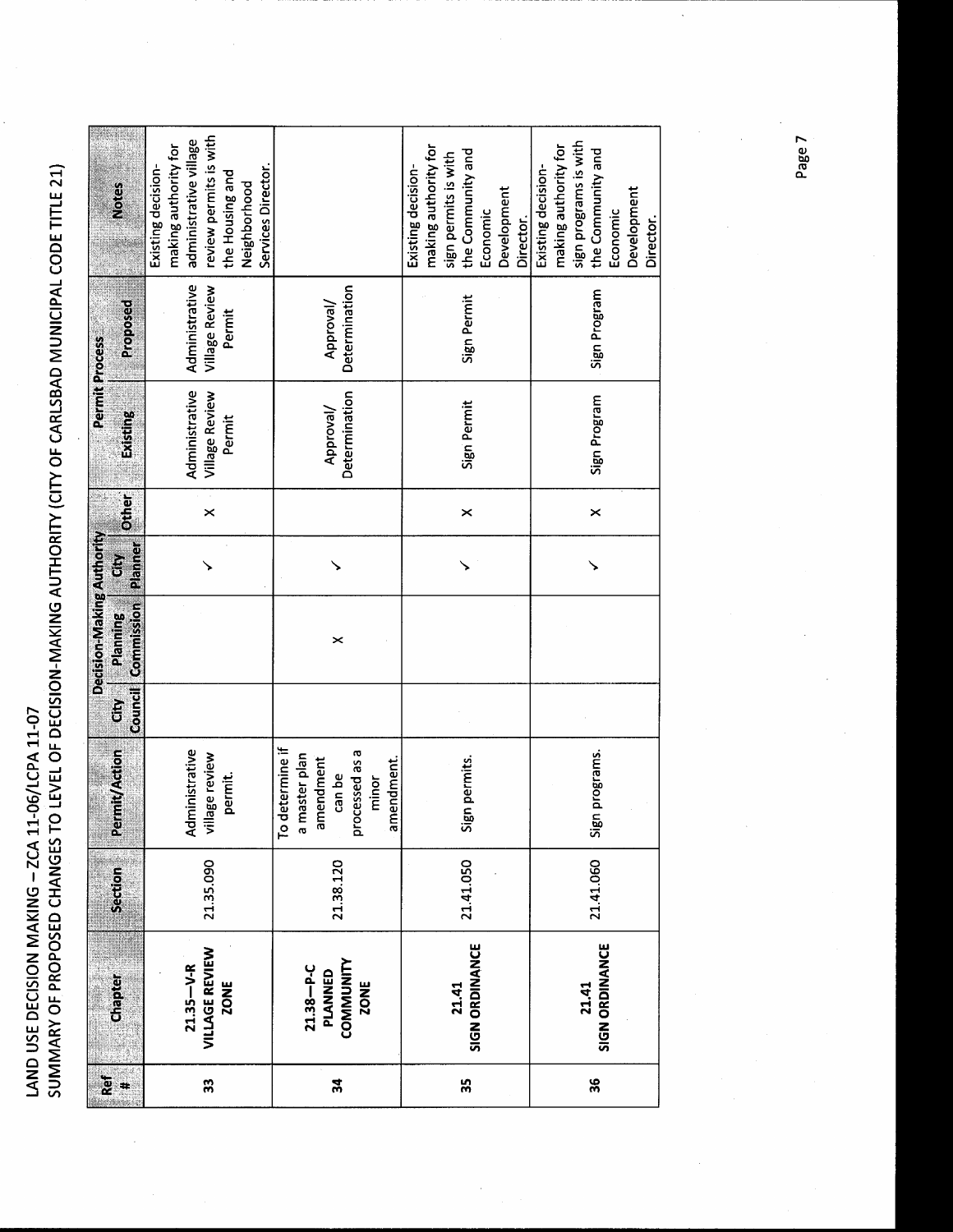| <b>Notes</b>                                        | making authority for<br>permits is with the<br>revocation of sign<br>Existing decision-<br>Community and<br>Development<br>Economic<br>Director. |                                                                                                                                           |                                               |                                                                          |                                                                                     |
|-----------------------------------------------------|--------------------------------------------------------------------------------------------------------------------------------------------------|-------------------------------------------------------------------------------------------------------------------------------------------|-----------------------------------------------|--------------------------------------------------------------------------|-------------------------------------------------------------------------------------|
| Proposed                                            | Determination                                                                                                                                    | Development<br>Minor Site<br>Plan                                                                                                         | Development<br>Planned<br>Permit<br>Major     | Determination<br>Approval/                                               | Nonresidential<br>Development<br>Planned<br>Permit                                  |
| Permit Process<br>Existing                          | Determination                                                                                                                                    | Development<br>Site<br>Plan                                                                                                               | Major Planned<br>Development<br>Permit        | Determination<br>Approval/                                               | Nonresidential<br>Development<br>Planned<br>Permit                                  |
| <b>Other</b>                                        | $\boldsymbol{\times}$                                                                                                                            |                                                                                                                                           |                                               |                                                                          |                                                                                     |
| Planner<br>Ğ                                        |                                                                                                                                                  |                                                                                                                                           |                                               |                                                                          |                                                                                     |
| Decision-Making Authority<br>Commission<br>Planning |                                                                                                                                                  | ×                                                                                                                                         |                                               | ×                                                                        |                                                                                     |
| Tourd]<br>$\mathbf{\tilde{g}}$                      |                                                                                                                                                  |                                                                                                                                           | ×                                             |                                                                          | $\times$                                                                            |
| <b>Permit/Action</b>                                | tevocation of<br>sign permits.                                                                                                                   | office/professio<br>nal uses within<br>the R-3, R-P and<br>for commercial<br>parking areas<br>Location of<br>R-T zones.<br>$\overline{5}$ | Development of<br>more than 50<br>units/lots. | f a formula for<br>modifying yard<br>Establishment<br>requirements.<br>ᅙ | levelopments<br>Nonresidential<br>with greater<br>units/lots.<br>planned<br>than 50 |
| Section                                             | 21.41.060                                                                                                                                        | 21.44.050                                                                                                                                 | 21.45.050                                     | 21.46.060                                                                | 21.47.060<br>21.47.070<br>and<br>a                                                  |
| Chapter                                             | <b>SIGN ORDINANCE</b><br>21.41                                                                                                                   | PARKING<br>21.44                                                                                                                          | <b>DEVELOPMENTS</b><br>PLANNED<br>21.45       | <b>YARDS</b><br>21.46                                                    | NONRESIDENTIAL<br><b>DEVELOPMENTS</b><br>PLANNED<br>21.47                           |
| ឨ<br>$\ast$                                         | $\overline{\mathbf{3}}$                                                                                                                          | 38                                                                                                                                        | 39                                            | $\boldsymbol{a}$                                                         | $\mathbf{d}$                                                                        |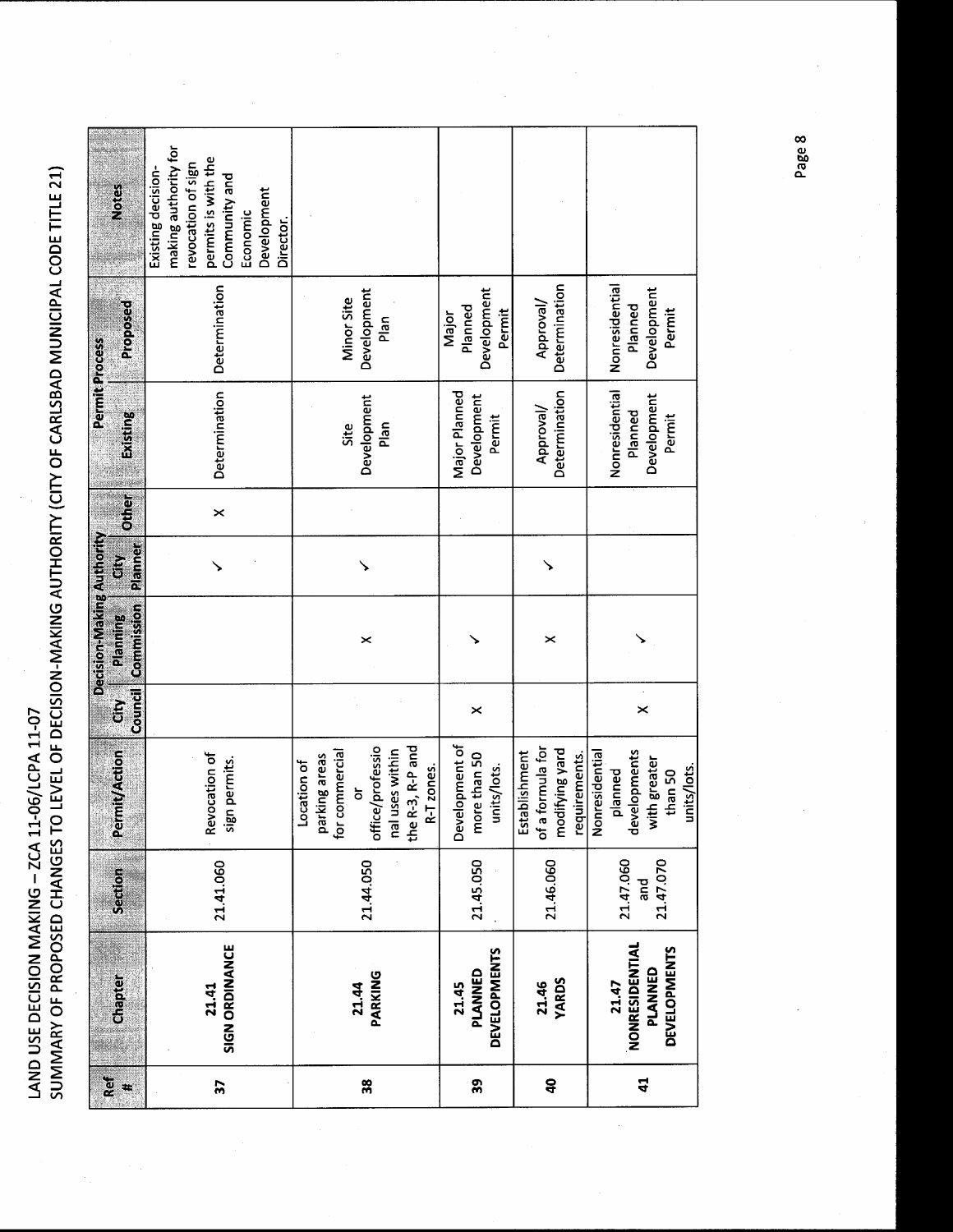|                           | <b>Notes</b>           |                                                                                |                                                                       | close of escrow of the<br>temporary real estate<br>from the recording of<br>Planning Commission<br>operate for one year<br>than the date of the<br>currently allowed to<br>additional one year.<br>eliminates the need<br>offices must cease<br>subdivision, which<br>operation no later<br>a final subdivision<br>estate offices are<br>final home in the<br>Temporary real<br>map; and the<br>to grant time<br>may grant an<br>As proposed,<br>extensions. |
|---------------------------|------------------------|--------------------------------------------------------------------------------|-----------------------------------------------------------------------|--------------------------------------------------------------------------------------------------------------------------------------------------------------------------------------------------------------------------------------------------------------------------------------------------------------------------------------------------------------------------------------------------------------------------------------------------------------|
| <b>Permit Process</b>     | Proposed               | Determination<br>Consistency                                                   | Determination<br>Approval/                                            | $\frac{4}{2}$                                                                                                                                                                                                                                                                                                                                                                                                                                                |
|                           | Existing               | Amendment<br>Minor                                                             | Determination<br>Approval/                                            | Determination<br>Approval/                                                                                                                                                                                                                                                                                                                                                                                                                                   |
|                           | Other                  |                                                                                |                                                                       |                                                                                                                                                                                                                                                                                                                                                                                                                                                              |
|                           | Planner<br>Gity        |                                                                                |                                                                       |                                                                                                                                                                                                                                                                                                                                                                                                                                                              |
| Decision-Making Authority | Commission<br>Planning | ×                                                                              |                                                                       | ×                                                                                                                                                                                                                                                                                                                                                                                                                                                            |
|                           | <b>Council</b><br>Ğ    |                                                                                | $\boldsymbol{\times}$                                                 |                                                                                                                                                                                                                                                                                                                                                                                                                                                              |
|                           | <b>Permit/Action</b>   | a nonresidential<br>amendment to<br>development<br>planned<br>permit.<br>Minor | within the code.<br>interpretation<br>ambiguity<br>to clarify<br>Make | year extension<br>to the period of<br>subdivision lots.<br>the purpose of<br>temporary real<br>estate office<br>operated for<br>Grant a one<br>time that a<br>may be<br>selling                                                                                                                                                                                                                                                                              |
|                           | Section                | 21.47.130                                                                      | 21.53.040                                                             | 21.53.090                                                                                                                                                                                                                                                                                                                                                                                                                                                    |
|                           | Chapter                | NONRESIDENTIAL<br><b>DEVELOPMENTS</b><br>PLANNED<br>21.47                      | USES GENERALLY<br>21.53                                               | USES GENERALLY<br>21.53                                                                                                                                                                                                                                                                                                                                                                                                                                      |
|                           | Ref<br>t.              | 42                                                                             | \$                                                                    | $\boldsymbol{4}$                                                                                                                                                                                                                                                                                                                                                                                                                                             |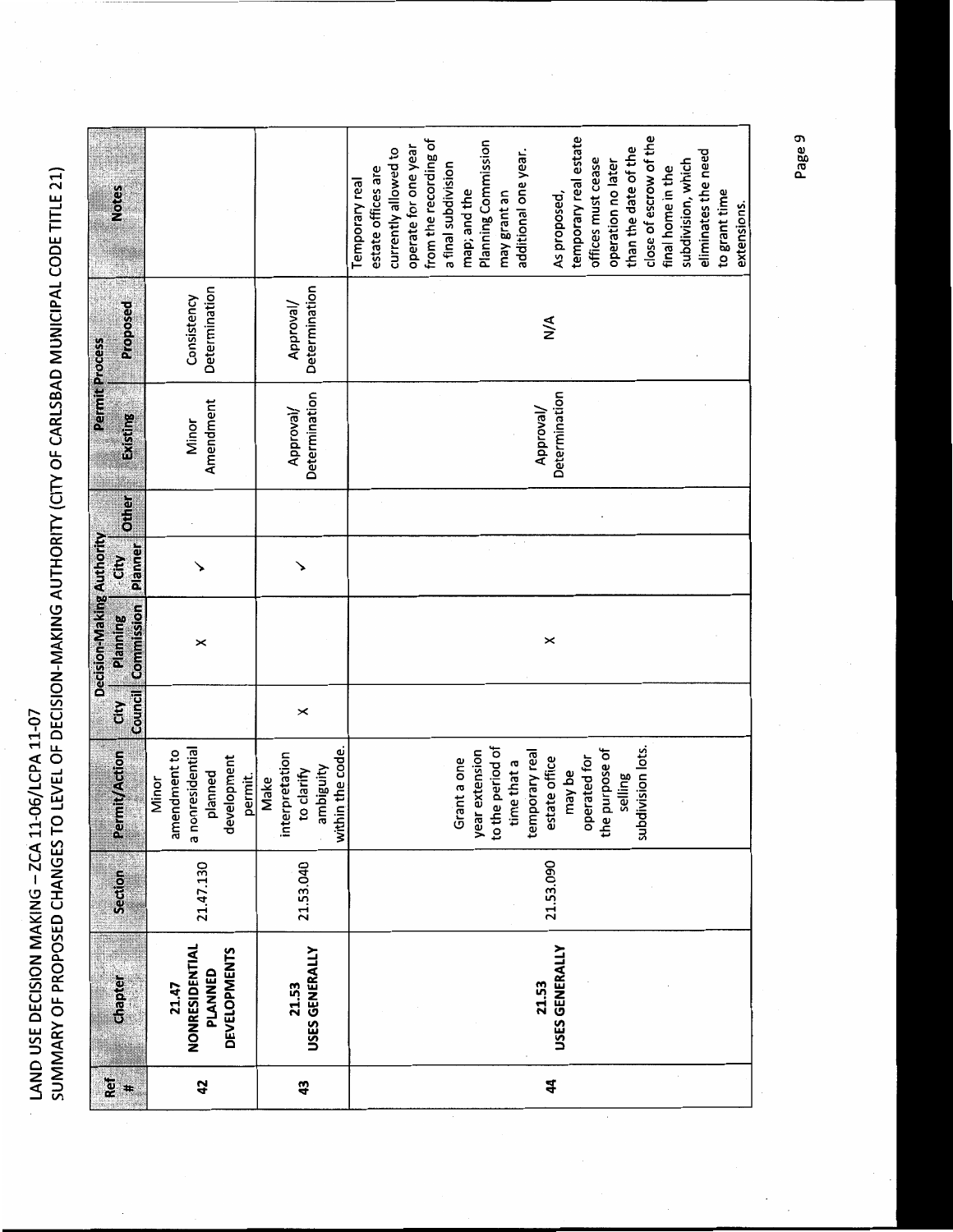|          |                    |                |                 |     | Decision-Making Authority                     |   |              | Permit Process |                          |              |
|----------|--------------------|----------------|-----------------|-----|-----------------------------------------------|---|--------------|----------------|--------------------------|--------------|
| Ref<br>× | Chapter            | <b>Section</b> | Permit/Action   | Gry | <b>Council Commission Planner</b><br>Planning | č | <b>Other</b> | Existing       | Proposed                 | <b>Notes</b> |
|          |                    |                | Site            |     |                                               |   |              |                |                          |              |
|          |                    |                | evelopment<br>ã |     |                                               |   |              |                |                          |              |
|          |                    |                | Plan for multi- |     |                                               |   |              |                |                          |              |
|          |                    |                | family          |     |                                               |   |              |                |                          |              |
|          |                    |                | residential and |     |                                               |   |              | Site           | Site                     |              |
| 45       | 21.53              | 21.53.120      | affordable      | ×   |                                               |   |              | Development    | Development              |              |
|          | USES GENERALLY     |                | housing         |     |                                               |   |              | Plan           | Plan                     |              |
|          |                    |                | developments    |     |                                               |   |              |                |                          |              |
|          |                    |                | with greater    |     |                                               |   |              |                |                          |              |
|          |                    |                | than 50         |     |                                               |   |              |                |                          |              |
|          |                    |                | units/lots.     |     |                                               |   |              |                |                          |              |
|          | 21.84              |                | arge Family     |     |                                               |   |              | Approval/      | Large Family<br>Day Care |              |
| 46       | CHILD CARE         | 21.83.050      | Day Care Home.  |     |                                               |   |              | Determination  | Permit                   |              |
|          | 21.84              |                | Housing for     |     |                                               |   |              | Site           | Minor Site               |              |
| 47       | <b>HOUSING FOR</b> | 21.84.040      | senior citizens |     |                                               |   |              | Development    | Development              |              |
|          |                    | 21.84.080      | with four units |     |                                               |   |              | Plan           | Plan                     |              |
|          | SENIOR CITIZENS    |                | or less.        |     |                                               |   |              |                |                          |              |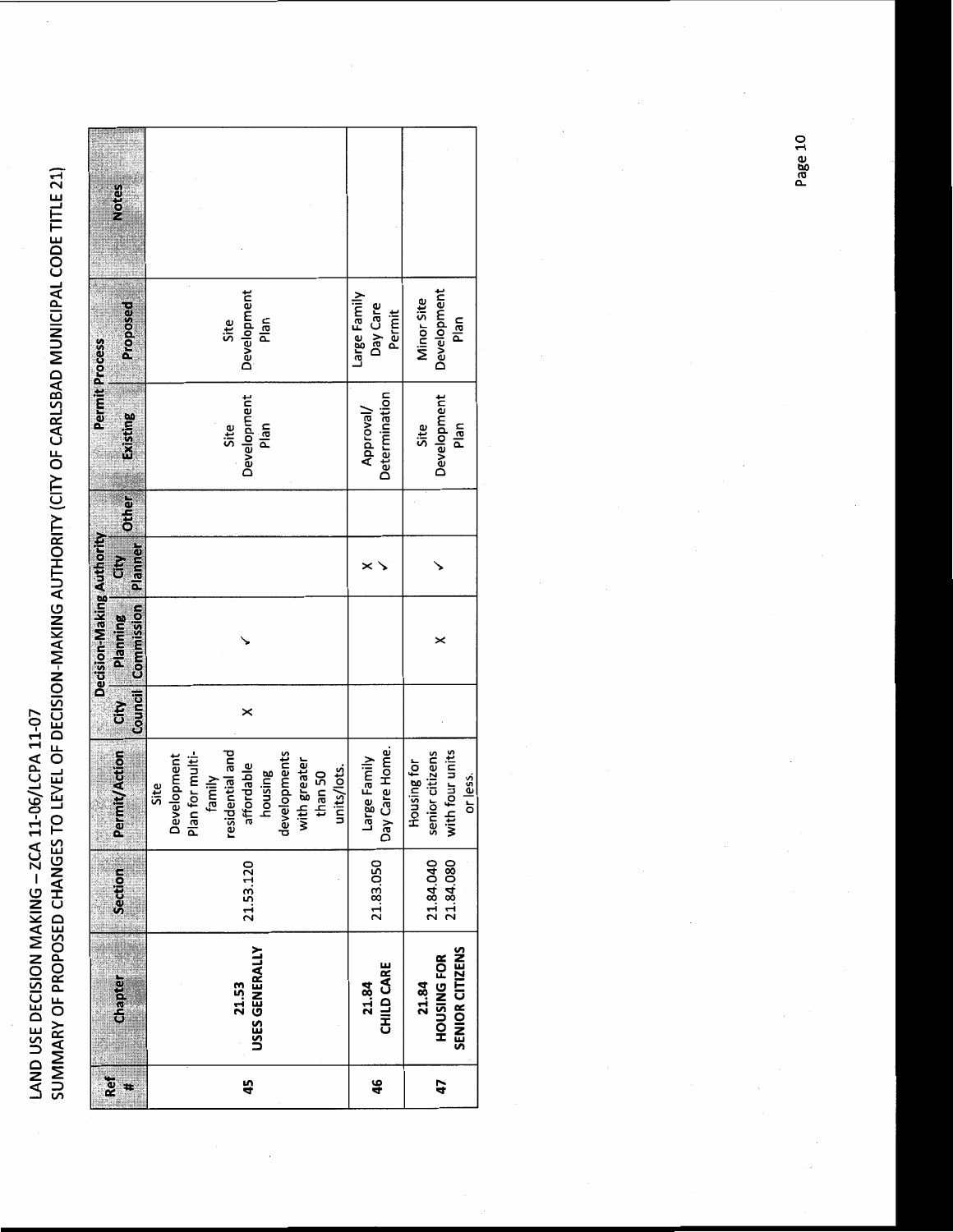SUMMARY OF PROPOSED CHANGES TO LEVEL OF DECISION-MAKING AUTHORITY (CITY OF CARLSBAD MUNICIPAL CODE TITLE 21) LAND USE DECISION MAKING - ZCA 11-06/LCPA 11-07

| Ref           |                          |           |                                     |                        | Decision-Making Authority |                     |                   | Permit Process |                |                         |
|---------------|--------------------------|-----------|-------------------------------------|------------------------|---------------------------|---------------------|-------------------|----------------|----------------|-------------------------|
| x             | Chapter                  | Section   | Permit/Action                       | <b>Council</b><br>čity | Commission<br>Planning    | <b>Planner</b><br>Ğ | <b>Other</b>      | Existing       | Proposed       | Notes                   |
|               |                          |           |                                     |                        |                           |                     |                   |                |                | Existing regulations    |
|               |                          |           |                                     |                        |                           |                     |                   |                |                | require a hillside      |
|               |                          |           |                                     |                        |                           |                     |                   |                |                | development permit      |
|               |                          |           |                                     |                        |                           |                     |                   |                |                | to be processed         |
|               |                          |           |                                     |                        |                           |                     |                   |                |                | concurrently with any   |
|               |                          |           |                                     |                        |                           |                     |                   |                |                | other required permit   |
|               |                          |           |                                     |                        |                           |                     |                   |                |                | (e.g., building permit, |
|               |                          |           |                                     |                        |                           |                     |                   |                |                | tentative map, etc).    |
|               |                          |           |                                     |                        |                           |                     |                   |                |                | However, there has      |
|               |                          |           | Development                         |                        |                           |                     |                   |                |                | been some               |
|               |                          |           | a slope with<br>$\overline{\delta}$ |                        |                           |                     |                   |                | Minor Hillside | uncertainty in          |
|               |                          |           | gradient of                         |                        |                           |                     |                   |                | Development    | determining the         |
|               | <b>21.95<br/>HILSIDE</b> |           | a gradient of<br>15% or more        |                        |                           |                     |                   | Hillside       | Permit         | decision maker when     |
| $\frac{8}{4}$ | DEVELOPMENT              | 21.95.030 | and an                              |                        |                           |                     | $\times$ $\times$ | Development    | $\infty$       | only administrative     |
|               | REGULATIONS              |           | elevation                           |                        |                           |                     |                   | Permit         | Hillside       | permits are required.   |
|               |                          |           | differential                        |                        |                           |                     |                   |                | Development    |                         |
|               |                          |           | greater than 15                     |                        |                           |                     |                   |                | Permit         | The amendment will      |
|               |                          |           | feet.                               |                        |                           |                     |                   |                |                | establish a minor       |
|               |                          |           |                                     |                        |                           |                     |                   |                |                | hillside development    |
|               |                          |           |                                     |                        |                           |                     |                   |                |                | permit to clarify the   |
|               |                          |           |                                     |                        |                           |                     |                   |                |                | City Planner is the     |
|               |                          |           |                                     |                        |                           |                     |                   |                |                | decision maker when     |
|               |                          |           |                                     |                        |                           |                     |                   |                |                | no other permit is      |
|               |                          |           |                                     |                        |                           |                     |                   |                |                | required to be          |
|               |                          |           |                                     |                        |                           |                     |                   |                |                | approved by the         |
|               |                          |           |                                     |                        |                           |                     |                   |                |                | Planning Commission     |
|               |                          |           |                                     |                        |                           |                     |                   |                |                | or City Council.        |

 $\overline{a}$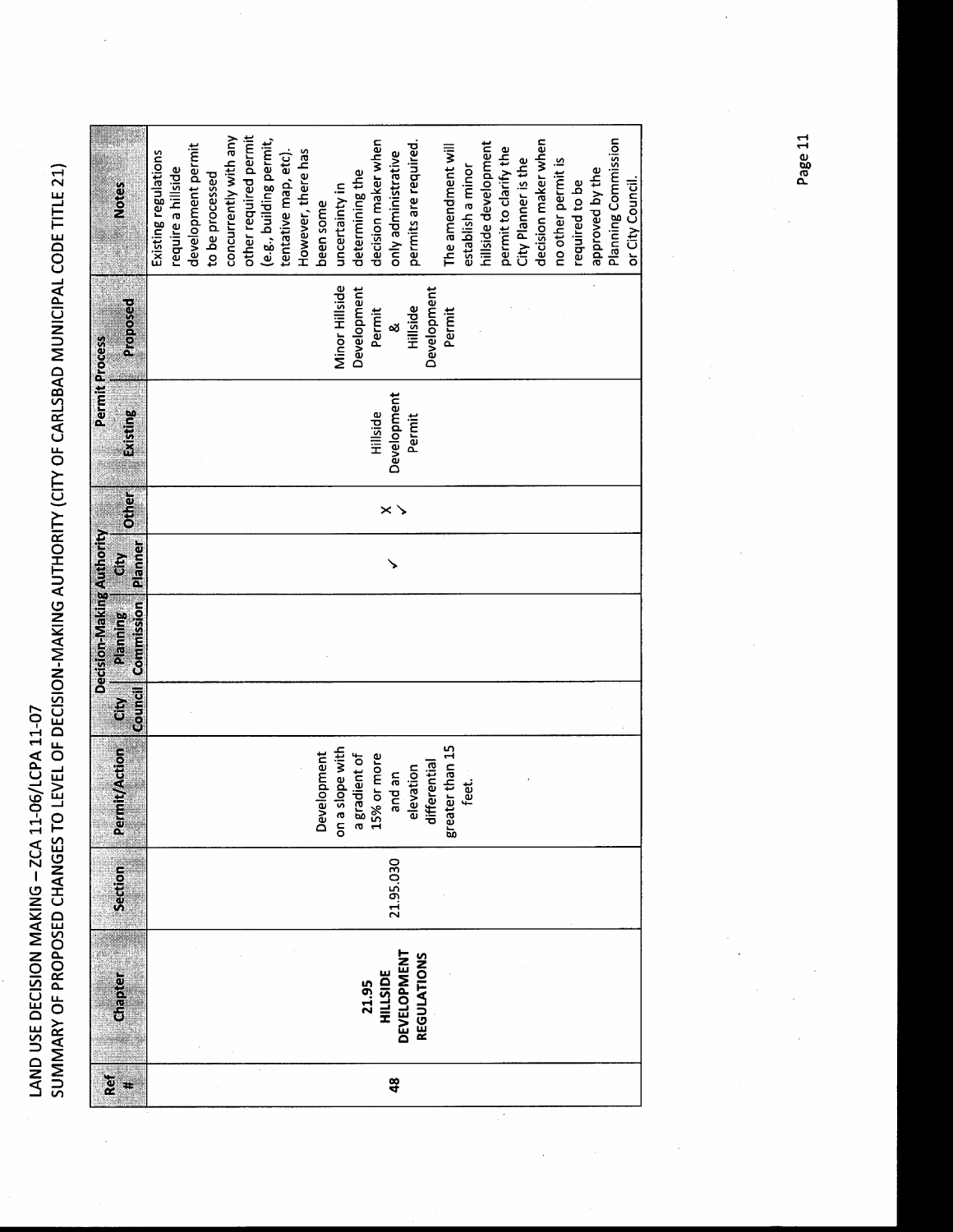|                                  | <b>Notes</b>           | the City Planner is the<br>other required permit<br>concurrently with any<br>(e.g., building permit,<br>decision maker when<br>Habitat Management<br>Planning Commission<br>permits are required.<br>decision maker when<br>Plan permit to clarify<br>The amendment will<br>However, there has<br>Existing regulations<br>tentative map, etc).<br>only administrative<br>Management Plan<br>no other permit is<br>establish a minor<br>require a Habitat<br>approved by the<br>determining the<br>or City Council.<br>required to be<br>uncertainty in<br>permit to be<br>been some<br>processed |
|----------------------------------|------------------------|--------------------------------------------------------------------------------------------------------------------------------------------------------------------------------------------------------------------------------------------------------------------------------------------------------------------------------------------------------------------------------------------------------------------------------------------------------------------------------------------------------------------------------------------------------------------------------------------------|
| <b>Permit Process</b>            | Proposed               | Minor Habitat<br>Management<br>Management<br>Plan Permit<br>Habitat<br>Plan<br>త                                                                                                                                                                                                                                                                                                                                                                                                                                                                                                                 |
|                                  | Existing               | Management<br>Plan Permit<br>Habitat                                                                                                                                                                                                                                                                                                                                                                                                                                                                                                                                                             |
|                                  | Other                  | $\times$ $\searrow$                                                                                                                                                                                                                                                                                                                                                                                                                                                                                                                                                                              |
|                                  | Planner<br>້ອ          |                                                                                                                                                                                                                                                                                                                                                                                                                                                                                                                                                                                                  |
| <b>Decision-Making Authority</b> | Commission<br>Planning |                                                                                                                                                                                                                                                                                                                                                                                                                                                                                                                                                                                                  |
|                                  | Council<br>ä           |                                                                                                                                                                                                                                                                                                                                                                                                                                                                                                                                                                                                  |
|                                  | <b>Permit/Action</b>   | impacts natural<br>that directly or<br>Development<br>indirectly<br>habitat.                                                                                                                                                                                                                                                                                                                                                                                                                                                                                                                     |
|                                  | Section                | 21.210.070                                                                                                                                                                                                                                                                                                                                                                                                                                                                                                                                                                                       |
|                                  | <b>Chapter</b>         | <b>REQUIREMENTS</b><br>PRESERVATION<br>MANAGEMENT<br>21.84<br>HABITAT<br>AND                                                                                                                                                                                                                                                                                                                                                                                                                                                                                                                     |
|                                  | Ref<br>#               | ą9                                                                                                                                                                                                                                                                                                                                                                                                                                                                                                                                                                                               |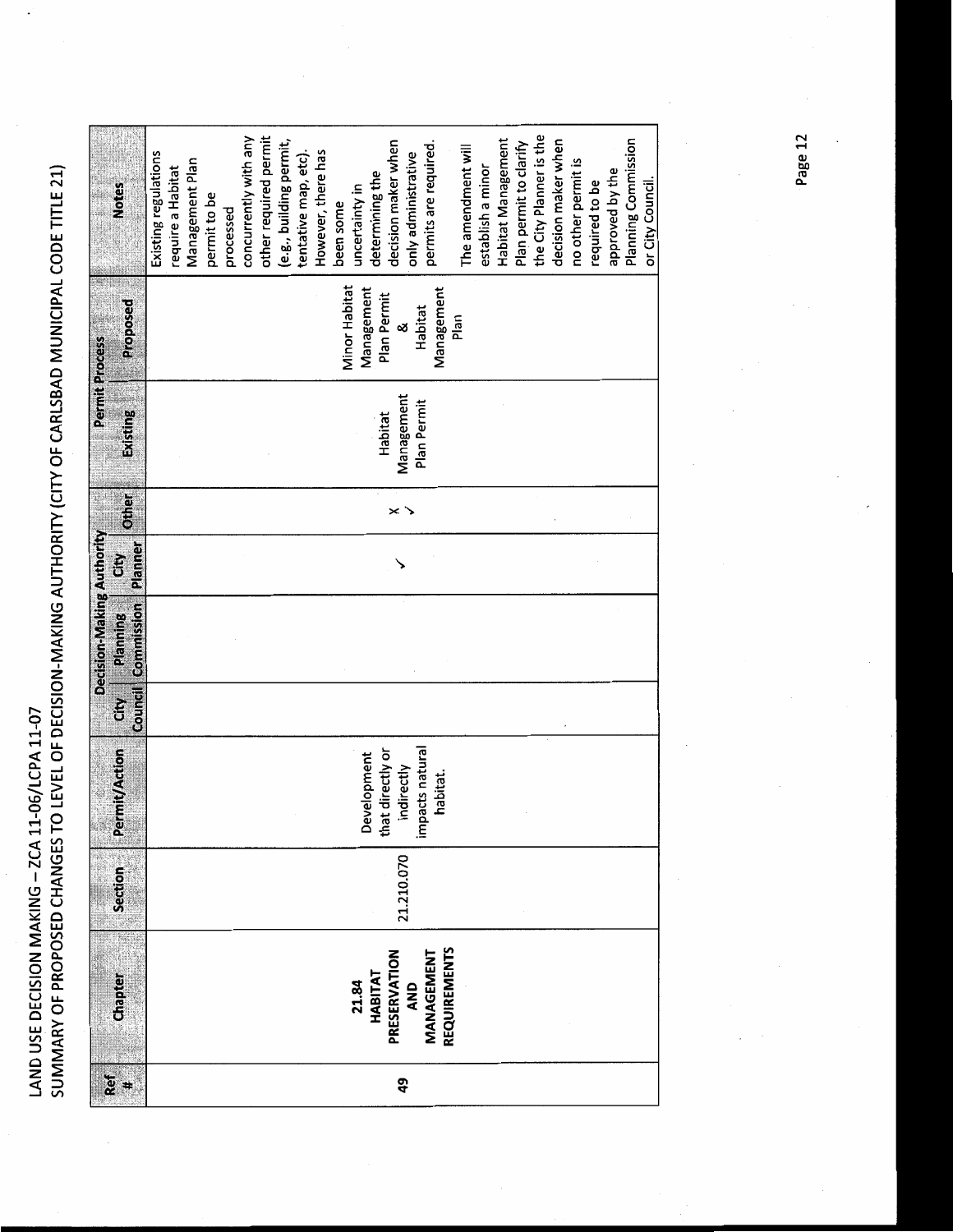### **EXHIBIT 2**

### RESOLUTION NO. 2012-084

A RESOLUTION OF THE CITY COUNCIL OF THE CITY OF CARLSBAD, CALIFORNIA APPROVING A LOCAL COASTAL **PROGRAM AMENDMENT** CONSISTING **OF VARIOUS** AMENDMENTS TO THE ZONING ORDINANCE TO IMPROVE THE CITY'S DEVELOPMENT REVIEW PROCESS **LAND USE DECISION MAKING CASE NAME:** CASE NO.: LCPA 11-07

The City Council of the City of Carlsbad, California, does hereby resolve as follows:

WHEREAS, pursuant to the provisions of the Municipal Code, the Planning Commission did on February 1, 2012, hold a duly noticed public hearing as prescribed by law to consider the Zone Code Amendment (ZCA 11-06), as referenced in Planning Commission Resolution No. 6858, and Local Coastal Program Amendment (LCPA 11-07), as referenced in Planning Commission Resolution No. 6859; and

WHEREAS, the Planning Commission adopted Planning Commission Resolutions No. 6858 and 6859 recommending to the City Council that ZCA 11-06 and LCPA 11-07 be approved; and

WHEREAS; the City Council of the City of Carlsbad on the 10th day of April 2012, held a duly noticed public hearing to consider the Zone Code Amendment and Local Coastal Program Amendment; and

WHEREAS, at said public hearing, upon hearing and considering all testimony and arguments, if any, of all persons desiring to be heard, the City Council considered all factors relating to the Local Coastal Program Amendment.

NOW, THEREFORE, BE IT HEREBY RESOLVED by the City Council of the City of Carlsbad, as follows:

> That the foregoing recitations are true and correct.  $1.$

That the findings of the Planning Commission in Planning Commission 2.

Resolution No. 6859 constitute the findings of the City Council in this matter.

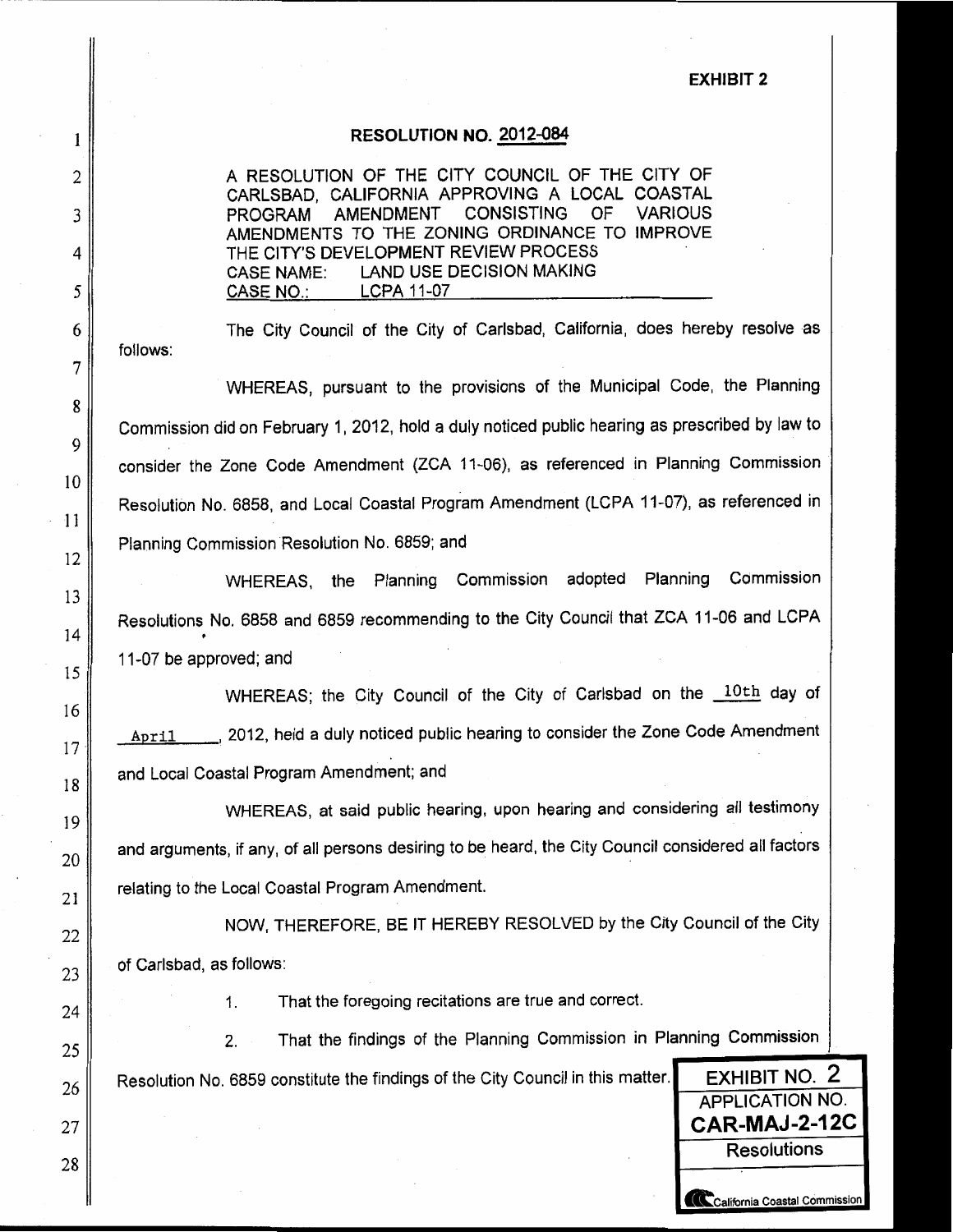That the amendment to the Local Coastal Program (LCPA 07-03), is  $3<sub>1</sub>$ approved as shown in Planning Commission Resolution 6859, as modified by the City Council, on file with the City Clerk and incorporated herein by reference.

That the approval of LCPA 11-07 shall not become effective until it is  $\overline{4}$ . approved by the California Coastal Commission.

### "NOTICE TO APPLICANT"

The time within which judicial review of this decision must be sought is governed by Code of Civil Procedure, Section 1094.6, which has been made applicable in the City of Carlsbad by Carlsbad Municipal Code Chapter 1.16. Any petition or other paper seeking review must be filed in the appropriate court not later than the ninetieth day following the date on which this decision becomes final; however, if within ten days after the decision becomes final a request for the record is filed with a deposit in an amount sufficient to cover the estimated cost or preparation of such record, the time within which such petition may be filed in court is extended to not later than the thirtieth day following the date on which the record is either personally delivered or mailed to the party, or his attorney of record, if he has one. A written request for the preparation of the record of the proceedings shall be filed with the City Clerk, City of Carlsbad, 1200 Carlsbad Village Drive, Carlsbad, CA. 92008."

PASSED, APPROVED AND ADOPTED at a Regular Meeting of the City Council of the

City of Carlsbad on the 10<sup>th</sup> day of April, 2012, by the following vote to wit:

AYES:

 $\mathbf{1}$ 

 $\overline{2}$ 

3

4

5

6

 $\overline{7}$ 

8

9

10

 $11$ 

12

13

14

15

16

17

18

19

20

21

25

26

27

28

Council Members Hall, Kulchin, Blackburn, Douglas and Packard.

NOES:

**ABSENT:** None.

None.

22 23 24

.LL. Mavor

**ATTEST:** 

m woorl

LORRAINE M. WOOD, City Clerk (SEAL)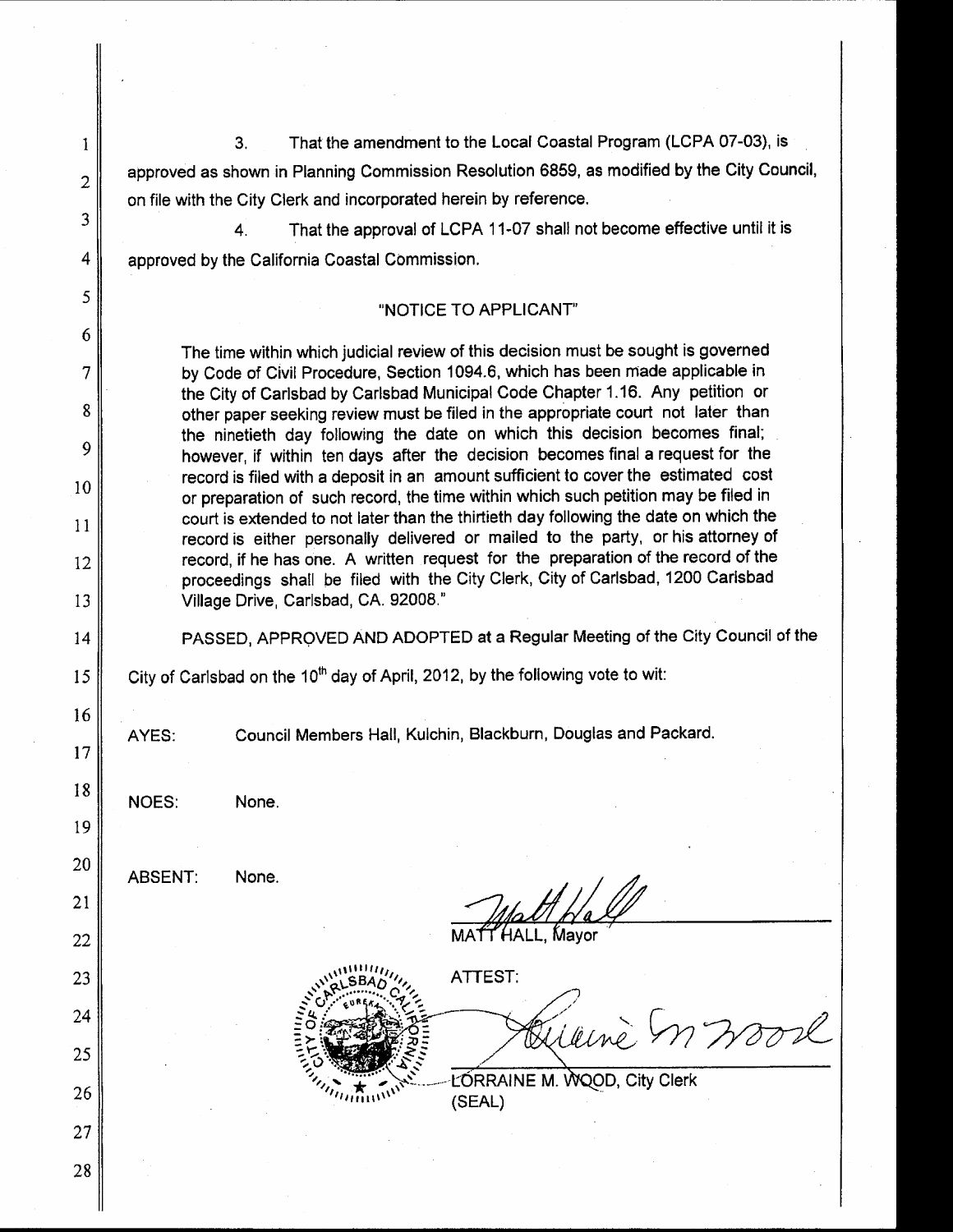### **EXHIBIT 6**

### SUMMARY OF PROPOSED ORDINANCE MODIFICATIONS TO PLANNING COMMISSION RECOMMENDATION

Instances of the phrase, "and may be appealed" shall be replaced with the phrase, "unless  $1.$ appealed" in the following subsections in the City Council Ordinance (Exhibit 1 of the Agenda Bill):

- 21.06.090.A
- 21.06.090.B
- 21.35.110.A
- 21.35.110.B
- 21.40.095.A
- 21.41.050.E
- 21.41.060.F
- 21.42.100.A
- 21.42.100.B
- Table E of Section 21.44.060.A.4
- 21.47.075.A
- 21.47.075.B
- 21.48.080.F.1
- 21.48.090.F.1
- 21.50.070.A
- 21.50.070.B
- 21.95.100.A
- 21.110.150.6.1
- 21.201.120.A
- 21.201.120.B
- 21.210.070.H.a

 $2.$ Section 21.52.070 of the City Council Ordinance (Exhibit 1 of the Agenda Bill) shall be amended to read as follows (changes recommended by the City Attorney are shown in strikeout/underline):

21.52.070 Effective date.

A decision of the city council to amend the general plan or this title is final, conclusive A. and shall be effective 30 days after the city council's adoption of the resolution (for amendments to the general plan) or ordinance (for amendments to this title).

**B.** Within the coastal zone, the city council's approval of an amendment to the local coastal program shall not become effective until the amendment is approved by the California Coastal Commission, pursuant to Section 30514 of the Public Resources Code.